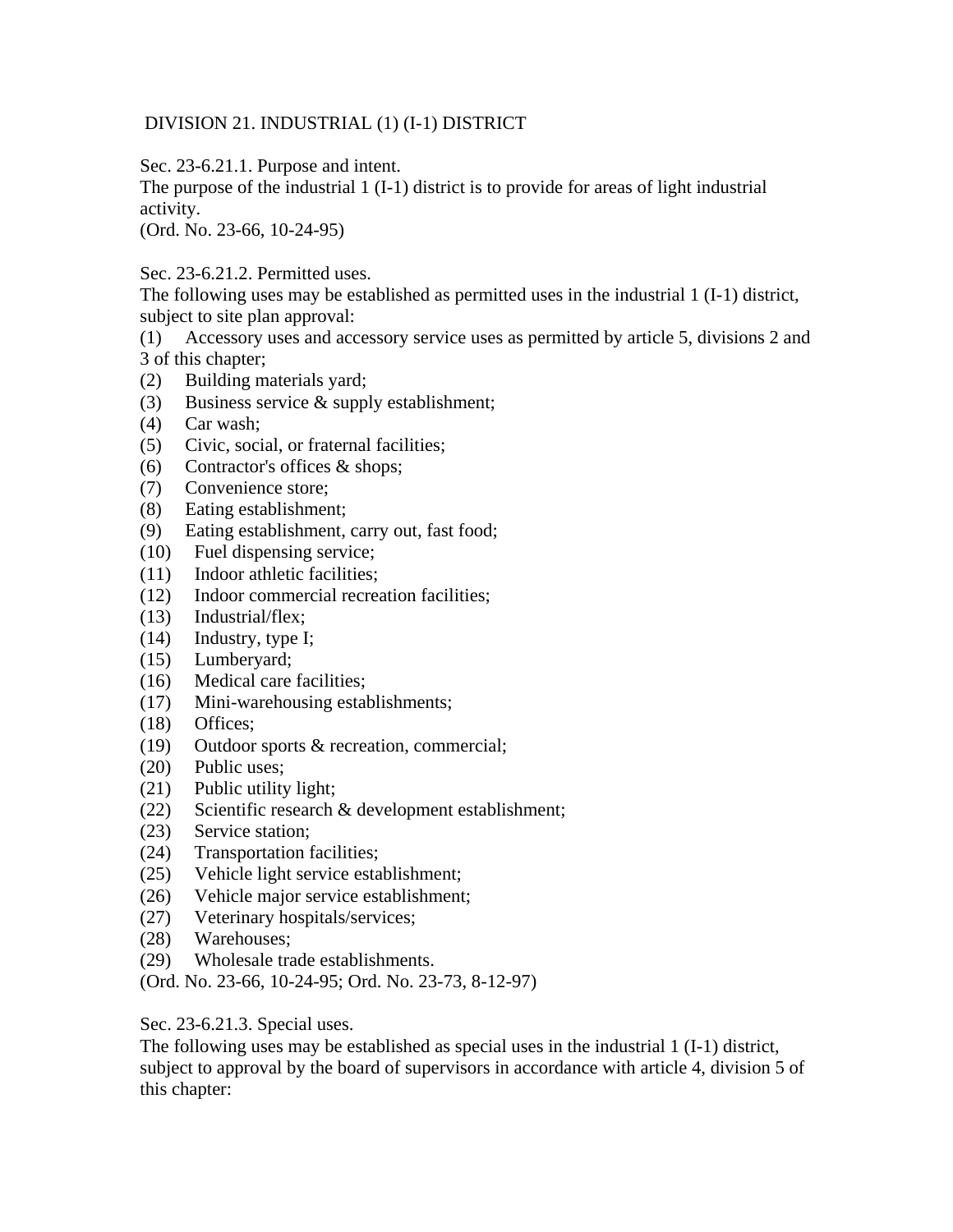- (1) Airports, public or private;
- (2) Bus or railroad station;
- (3) Civic and sports arena;
- (4) Correction facilities;
- (5) Crematory, human or animal;
- (6) Drive-in motion picture theater;
- (7) Heavy equipment repair service;
- (8) Heliport;
- (9) Helistop;
- (10) Recycling collection centers;
- (11) Tattoo parlors;
- (12) Telecommunications tower;
- (13) Truck stop;
- (14) Wetland mitigation bank;
- (15) Wood by-products recycling center.

(Ord. No. 23-66, 10-24-95; Ord. No. 23-78, 2-9-99; Ord. No. 23-81, 6-22-99; Ord. No. 23-82, 7-13-99; Ord. No. 23-97, 10-23-01; Ord. No. 23-100, 4-9-02; Ord. No. 23-103, 2- 11-03)

Sec. 23-6.21.4. Use limitations.

(1) All operations, activities and storage shall be conducted within a completely enclosed building, except accessory uses and special uses which by their nature must be conducted outside a building.

(2) Except as may be permitted as a principal use or by special use, wholesale sales, storage or trucking operations shall only be permitted as incidental and accessory to a permitted, special permit or special exception use.

(3) All premises shall be furnished with all-weather, dustless surface walks and driveways.

(Ord. No. 23-66, 10-24-95)

Sec. 23-6.21.5. Lot size requirements.

- 1. Minimum lot area: Forty thousand (40,000) square feet.
- 2. Minimum lot width: One hundred (100) feet.
- 3. Wood by-products recycling center: Ten (10) acres.

4. The lot size requirements do not apply to development in accordance with a proffered generalized development plan (GDP). The board of supervisors may waive or modify the lot size requirements by special use.

(Ord. No. 23-66, 10-24-95; Ord. No. 23-100, 4-9-02; Ord. No. 23-105, 6-24-03)

Sec. 23-6.21.6. Bulk regulations.

- 1. *Maximum building height:* Forty (40) feet.
- 2. *Minimum yard requirements:*
- A. Front yard: Forty (40) feet.

B. Side yard: Ten (10) feet, except none required when a side yard abuts a railroad right-of-way.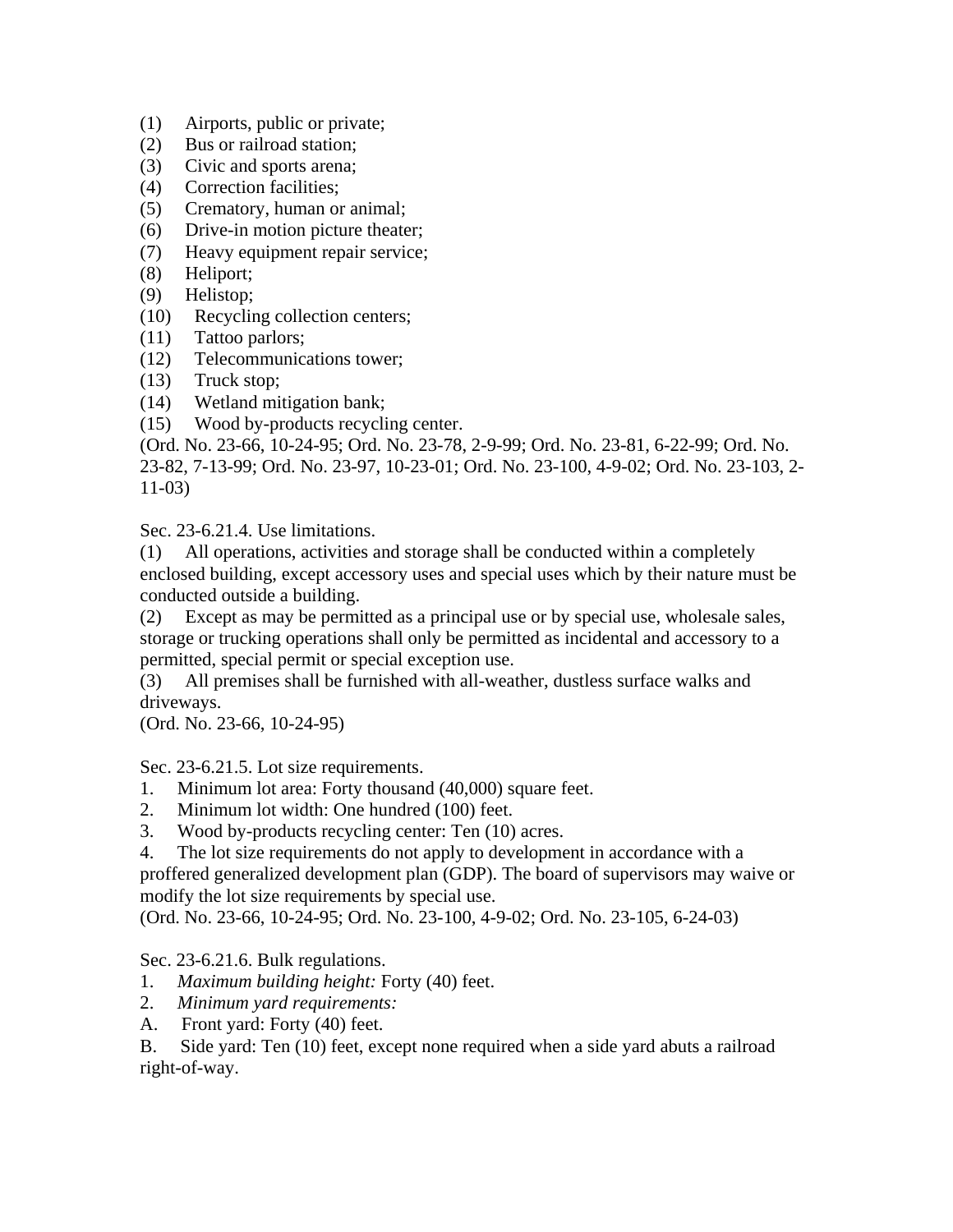C. Rear yard: Twenty (20) feet, except none required when the yard abuts a railroad right-of-way.

D. Development in accordance with a proffered generalized development plan (GDP) shall be subject to the minimum yard requirements only with respect to development along its peripheral lines and in such cases parking lots shall be located no closer than thirty (30) feet to any public street or highway right-of-way.

3. *Maximum floor area ratio:* 1.0.

A. Floor area ratio limitation may be exceeded by means of a special use permit issued by the board of supervisors.

(Ord. No. 23-66, 10-24-95; Ord. No. 23-90, 2-27-01; Ord. No. 23-104, 3-11-03; Ord. No. 23-105, 6-24-03)

Sec. 23-6.21.7. Open space.

Fifteen (15) percent of the gross area shall be landscaped open space. As used herein, "gross area" refers to either the total parcel area or, where applicable, the total aggregate land area subject to a proffered generalized development plan. (Ord. No. 23-66, 10-24-95; Ord. No. 23-105, 6-24-03)

Sec. 23-6.21.8. Additional requirements.

- 1. *General development standards:* Refer to article 5.
- 2. *Landscaping and screening:* Refer to article 5, division 5.
- 3. *Off-street parking:* Refer to article 5, division 9.
- 4. *Signs:* Refer to article 5, division 8.

(Ord. No. 23-66, 10-24-95)

## ARTICLE 5 **DIVISION 2. ACCESSORY USES AND STRUCTURES**

## **Sec. 23-5.2.1. Use limitations.**

(1) No accessory use or structure shall be occupied or utilized unless the principal structure to which it is an accessory to is occupied or utilized.

(2) All uses and structures accessory to single-family detached dwellings, to include such extensions permitted by section 23-5.1.2, shall cover no more than thirty (30) percent of the area within the minimum required rear yard.

(3) The following use limitations shall apply to fences and walls except when modified by the issuance of a special use permit. These height limitations shall not apply to stormwater management facilities:

(a) Agriculture and rural districts (A-1, A-2, A-3, R-A, Ru). Fences and walls may be constructed to a maximum of ten (10) feet in height in any rear or side yard and four (4) feet in height in any front yard, except within the sight triangle. The use of barbed wire, electricity or similar contrivance that may cause bodily harm shall not be allowed in subdivisions, developments, or estates where the lot is less than one (1) acre in area or along any property line adjacent to a residential subdivision or develop ment where any lot is less than one (1) acre in area.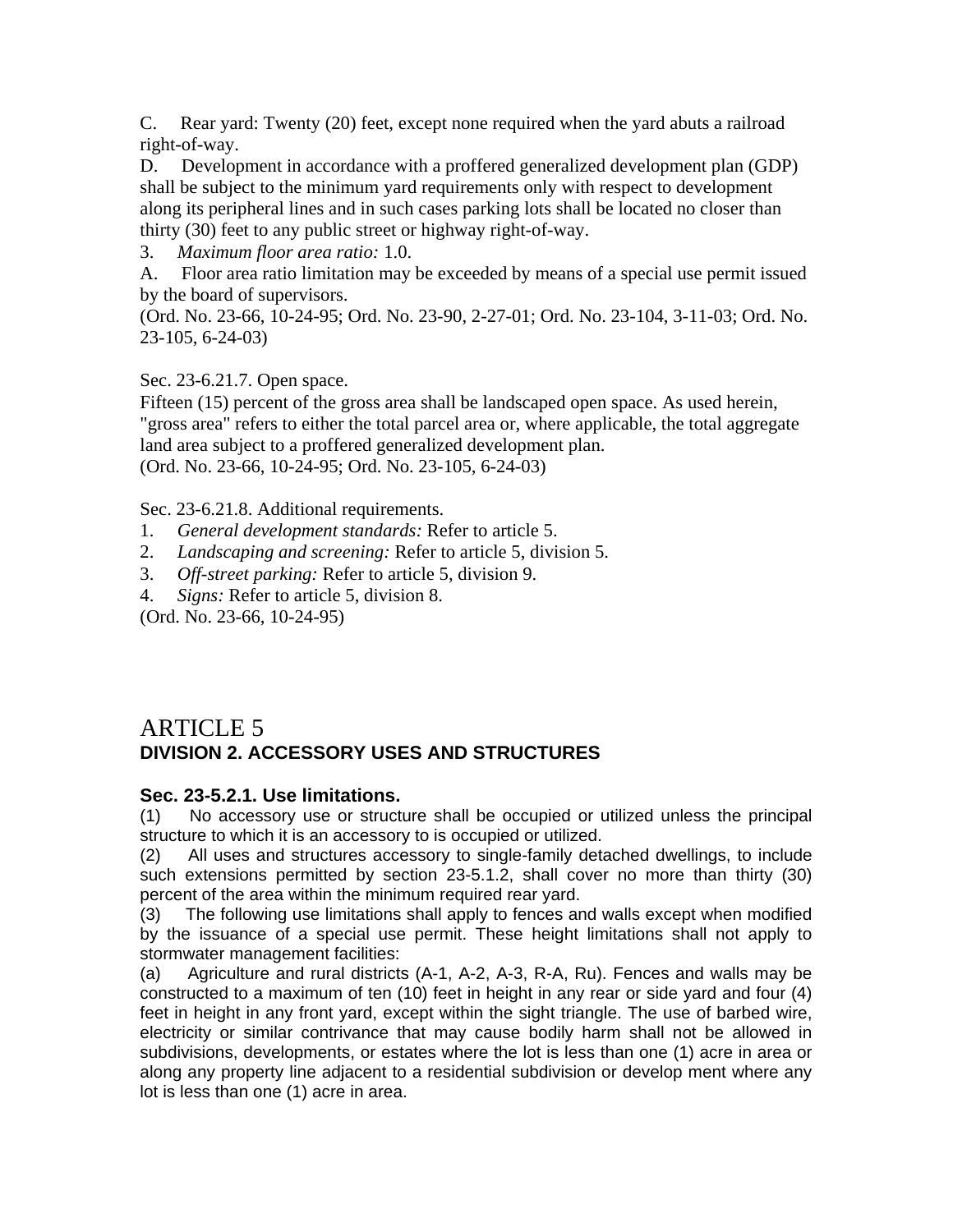(b) Residential districts (R-1, R-2, R-3, R-8, R-12, RR). Fences and walls may be constructed to a maximum height of ten (10) feet in any side or rear yard and to a maximum height of four (4) feet in any front yard, except within the sight triangle. The use of barbed wire, electricity or similar contrivance that may cause bodily harm shall not be allowed in these residential districts on any lot less than one (1) acre.

(c) Commercial districts (C-1, RC) and office districts (O-1, O-2). Fences and walls may be constructed to a maximum height of ten (10) feet in any side or rear yard and to a maximum of four (4) feet in any front yard, except within the sight triangle. The use of barbed wire, electricity or any similar contrivance that may cause bodily harm shall not be allowed in these commercial and office districts except when incorporated into a fence at a height of not less than seven (7) feet above the nearest adjacent gr ade and located on arms which do not protrude onto or over any adjacent property.

(d) Commercial (C-2, C-3) and industrial districts (I-1, I-2). Fences and walls may be constructed to a maximum height of ten (10) feet in any yard except for within the sight triangle. The use of barbed wire, electricity or any similar contrivance that may cause bodily harm shall not be allowed in these commercial and industrial districts except when incorporated into a fence at a height of not less than seven (7) feet above the nearest adjacent grade and located on arms which do not protrude onto or over any adjacent property.

(e) Planned development districts (PDH, PDC). Fences and walls shall conform to the criteria for fences and walls for the type of zoning district (residential or commercial) in which the fence is to be located within the planned development district.

(f) The use of razor wire shall be prohibited except in the instance of a correctional facility, penal facility or similar type use.

(4) The addition to an existing place of worship or a fellowship or meeting hall, gazebos or picnic shelters, indoor or outdoor recreation facilities, and related site improvements associated with an accessory use.

(Ord. No. 23-66, 10-24-95; Ord. No. 23-67, 6-25-96; Ord. No. 23-73, 8-12-97; Ord. No. 23-80, 4-27-99; Ord. No. 23-114, 8-9-05)

## **Sec. 23-5.2.2. Location regulations.**

(1) If a building that otherwise would be considered accessory is attached to a principal building by any wall or roof construction, it shall be deemed to be a part of the principal building and shall comply in all respects with the requirements of this chapter applicable to a principal building.

(2) The required minimum yards referenced in this section shall refer to the minimum yards in the applicable zoning district for the principal building(s) with which the accessory-type building is associated.

(3) Ground-supported antenna structures for the operation of private radio facilities authorized by the Federal Communications Commission regulations may be permitted in an A or R district provided that such structures shall not be located closer to any lot line than a distance equal to their height.

(4) Off-street parking and loading spaces shall be located in accordance with the provisions of this chapter and Article 5, of the Design Standards Manual.

(5) Tennis courts may not extend into any required yard.

(6) The following regulations shall apply to the location of all freestanding structures or uses except that specifically set forth in subsections (1)--(5) above:

(A) No accessory structure or use, except a state, basketball standard or flagpole, shall be located (a) in any minimum required front yard on any lot or (b) in any front yard on any lot containing less than two (2) acres or (c) in residential resort (RR) or resort agricultural (RA) district on any lot containing less than one (1) acre. When located in a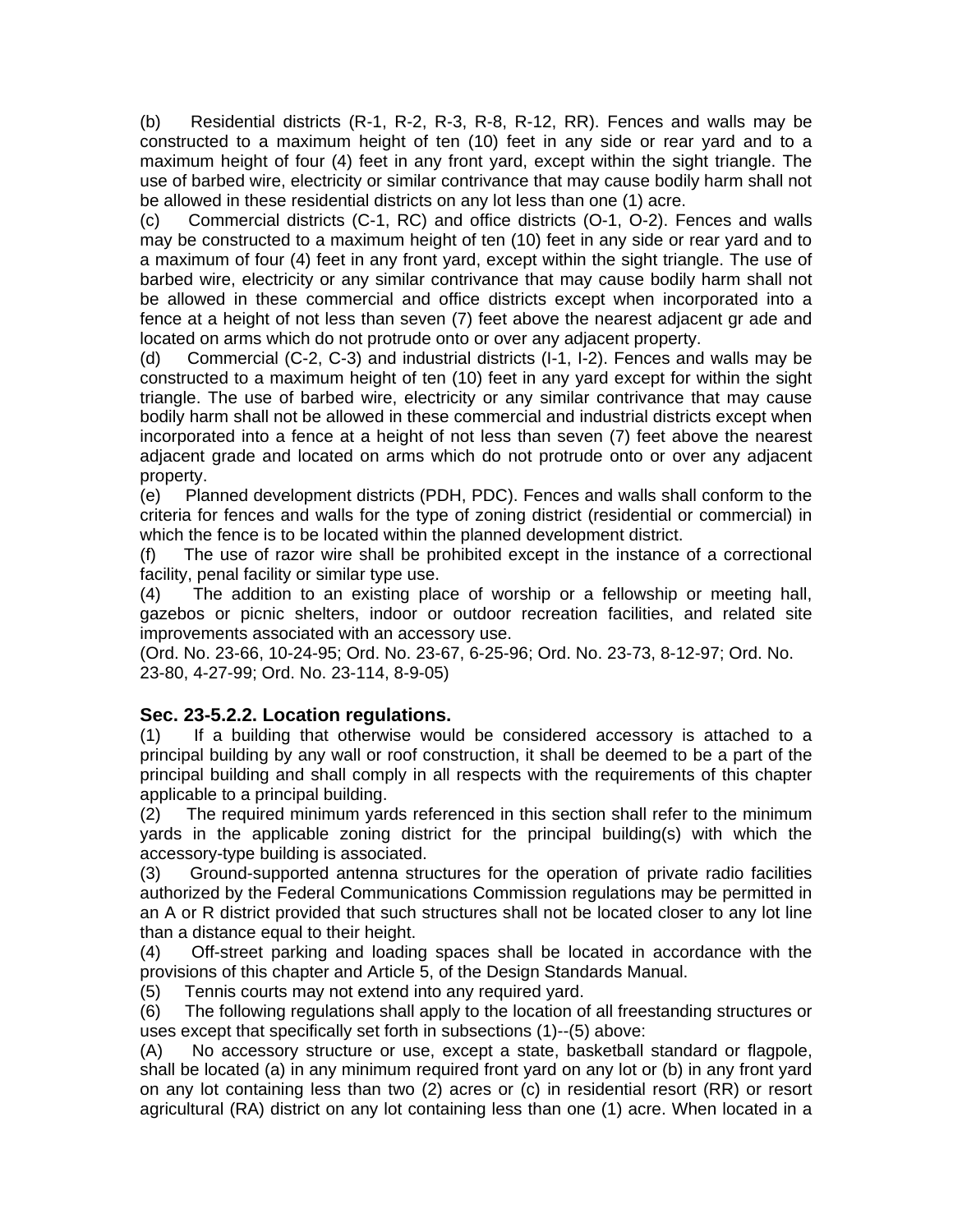front yard, these exempt structures shall not be located closer than fifteen (15) feet to a front lot line or twelve (12) feet to a side lot line.

(B) Any accessory structure or use may extend into required rear and side yards but shall be located no closer than ten (10) feet from the rear and side yard lot lines or in cluster subdivisions no closer than five (5) feet from the rear and side yard lot lines. (Ord. No. 23-66, 10-24-95; Ord. No. 23-67, 6-25-96)

# ARTICLE 5 **DIVISION 3. ACCESSORY SERVICE USES**

#### **Sec. 23-5.3.1. Authorization.**

Accessory service uses, as defined in article 2 of this chapter, are permitted in connection with certain principal uses as set forth below when expressly authorized in the zoning district regulations.

(Ord. No. 23-66, 10-24-95)

#### **Sec. 23-5.3.2. Permitted accessory service uses.**

Accessory service uses shall include, but are not limited to, the following uses; provided that such use shall be in accordance with the definition of accessory service use contained in article 2 of this chapter:

(a) Accessory to a principal use of multiple-family dwellings when such dwelling or dwelling complex has a minimum of two hundred fifty (250) dwelling units:

- (1) Eating establishments, without drive-in windows.
- (2) Child care centers.
- (3) Personal service establishments.
- (4) Retail sales establishments selling convenience merchandise.
- (b) Accessory to a principal use of offices, industrial establishments, or institutional buildings:
- (1) Business service and supply service establishments.
- (2) Child care centers.
- (3) Eating establishments, without drive-in windows.
- (4) Indoor athletic facility.
- (5) Personal service establishments.
- (6) Prescription establishments and the selling of pharmaceutical supplies.
- (7) A dwelling unit for a watchman, custodian, proprietor or owner and his/her family whose employment or business is directly related to the principal use.
- (8) Repair service establishments.
- (9) Retail sales establishments selling convenience merchandise.
- (c) Accessory to a principal use of public or private school:
- (1) Child care center.
- (d) Accessory to a principal use of a place of worship:
- (1) Child care center.
- (2) Religious retreat facilities.

(Ord. No. 23-66, 10-24-95; Ord. No. 23-114, 8-9-05)

#### **Sec. 23-5.3.3. Use limitations.**

In addition to the use limitations applicable in the zoning district in which located, all accessory service uses shall be subject to the following use limitations: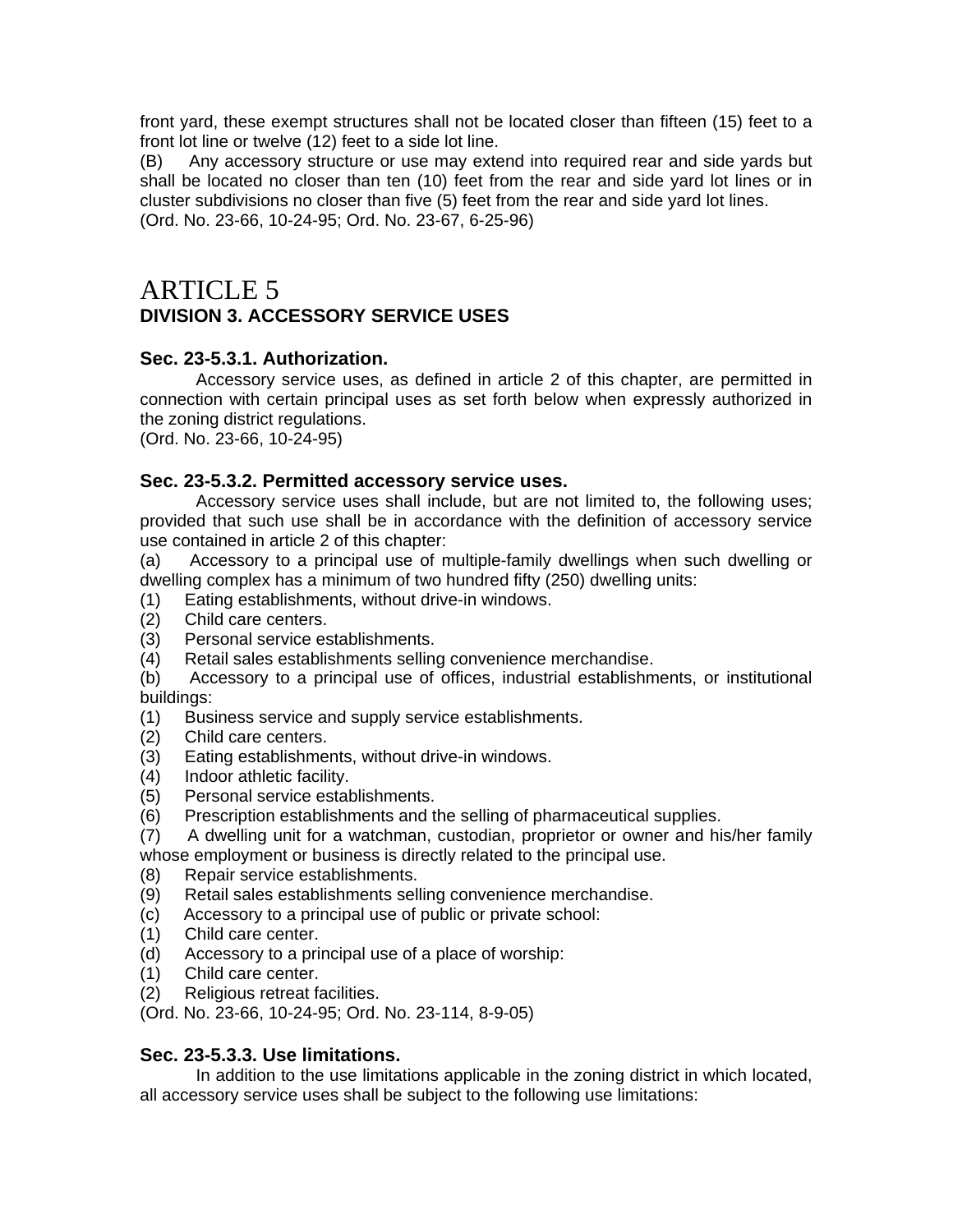(a) All accessory service uses shall be located in the same building as the principal use, or with the approval of the zoning administrator, located on the same property as the principal use.

(b) The aggregate gross floor area of all accessory service uses shall not exceed fifteen (15) percent of the total gross floor area of the principal use. This maximum shall not apply to child care centers in a place of worship, public school, or private school.

(c) No accessory service use shall be located above the second floor of the building in which located, with the exception of:

(1) The residence of a proprietor or owner, which may be located on any floor.

(2) An eating establishment which may be located in a top floor.

(d) Accessory service uses shall be certified in compliance with the VA Uniform Statewide Building Code by the building official.

(Ord. No. 23-66, 10-24-95; Ord. No. 23-114, 8-9-05)

# ARTICLE 2. RULES OF CONSTRUCTION

Sec. 23-2.1.1. General rules of construction and interpretation.

The following rules shall apply for construing or interpreting the terms and provisions of this chapter:

(a) The provisions of this chapter shall be held to be the minimum requirements for the promotion and protection of the public health, safety, and general welfare, and shall be liberally construed to achieve the purposes for which this chapter is adopted.

(b) In the event of any conflict in the limitations, requirements, or standards contained in this chapter as applied to an individual use or structure, the more restrictive provision shall apply.

(c) In the event of a conflict between the text of this chapter and any caption, figure, illustration, table, or map contained herein, the text shall control.

(d) The following sources may be referred to in interpreting any term of this chapter for which no definition is given:

(1) *Webster's 10th New Collegiate Dictionary* (1991) by Merriam-Webster Inc.;

(2) Tracy Burrows, ed., *A Survey of Zoning Definitions,* American Planning Association, Planning Advisory Service Report No. 421 (1989); or

(3) Harvey S. Moskowitz and Carl G. Lindbloom, *The New Illustrated Book of Development Definitions,* Center for Urban Policy Research (1981). (Ord. No. 23-66, 10-24-95)

Sec. 23-2.1.2. Interpretation of district boundaries.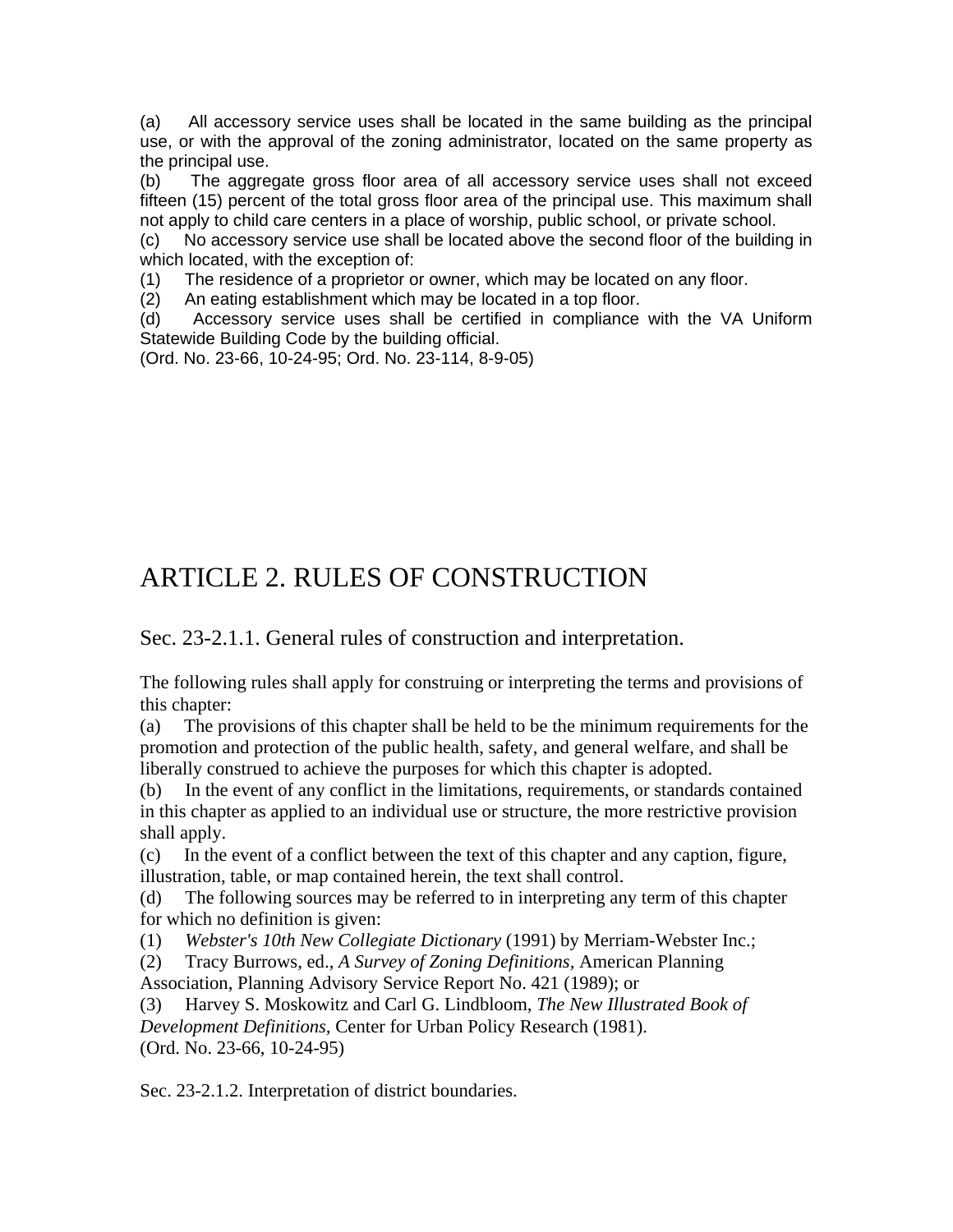Where uncertainty exists with respect to the boundaries of the zoning districts shown on the official zoning map, the following rules shall be used to interpret the map:

(a) Where the map shows a zoning district boundary line located within or following a street or alley right-of-way, railroad or utility line right-of-way, easement, or waterway, the district boundary shall be considered to be in the center of the right-of-way, easement, or waterway. If the actual location of such right-of-way, easement, or waterway, as indicated in a recorded legal description of such, varies slightly from the location shown on the map, then the actual location shall control.

(b) Where the map shows a boundary line as being located a specific distance from a street line or other physical feature, this distance shall control.

(c) Where the map shows a district boundary to approximately coincide with a property line or municipal border, the property line or municipal border shall be considered to be the district boundary, unless otherwise expressly indicated on the map.

(d) Where the map shows a district boundary to not coincide or only approximately coincide with any street, alley, railroad, waterway, or property line, and no dimensions are shown, the location of the boundary shall be determined by using the scale appearing on the map.

(e) Where the map shows a district boundary dividing a lot, each part of the lot shall be used in conformity with the standards established by this chapter for the zoning district in which that part is located.

(Ord. No. 23-66, 10-24-95)

Sec. 23-2.1.3. Conflict or inconsistency with other public laws or with private covenants and restrictions.

(a) This chapter is not intended to abrogate any other law, ordinance, or permit. However, where conditions, standards, or requirements imposed by any provision of this chapter are either more restrictive or less restrictive than comparable standards imposed by any other provision of this chapter, or by any other law or ordinance, the provisions which are more restrictive or which impose higher standards or requirements shall govern.

(b) This chapter is not intended to abrogate any easement, covenant, or other private agreement. However, where the regulations of this chapter are more restrictive or impose higher standards or requirements than such easement, covenant, or other private agreement, the requirements of this chapter shall govern. Nothing in this chapter shall modify or repeal any private covenant or deed restriction, but such covenant or restriction shall not excuse any failure to comply with this chapter. (Ord. No. 23-66, 10-24-95)

Sec. 23-2.1.4. Definitions.

The following definitions shall be used in the interpretation and administration of this chapter. The definitions of various terms as presented herein do not necessarily represent the same definitions as may be found for the same terms in other chapters of the code. *Abandonment* means any component of a wireless telecommunication facility (e.g., antenna support structure, antenna, transmission cable, equipment shelter, etc.) is deemed abandoned when not utilized for the provision of wireless service for a period of twelve (12) consecutive months.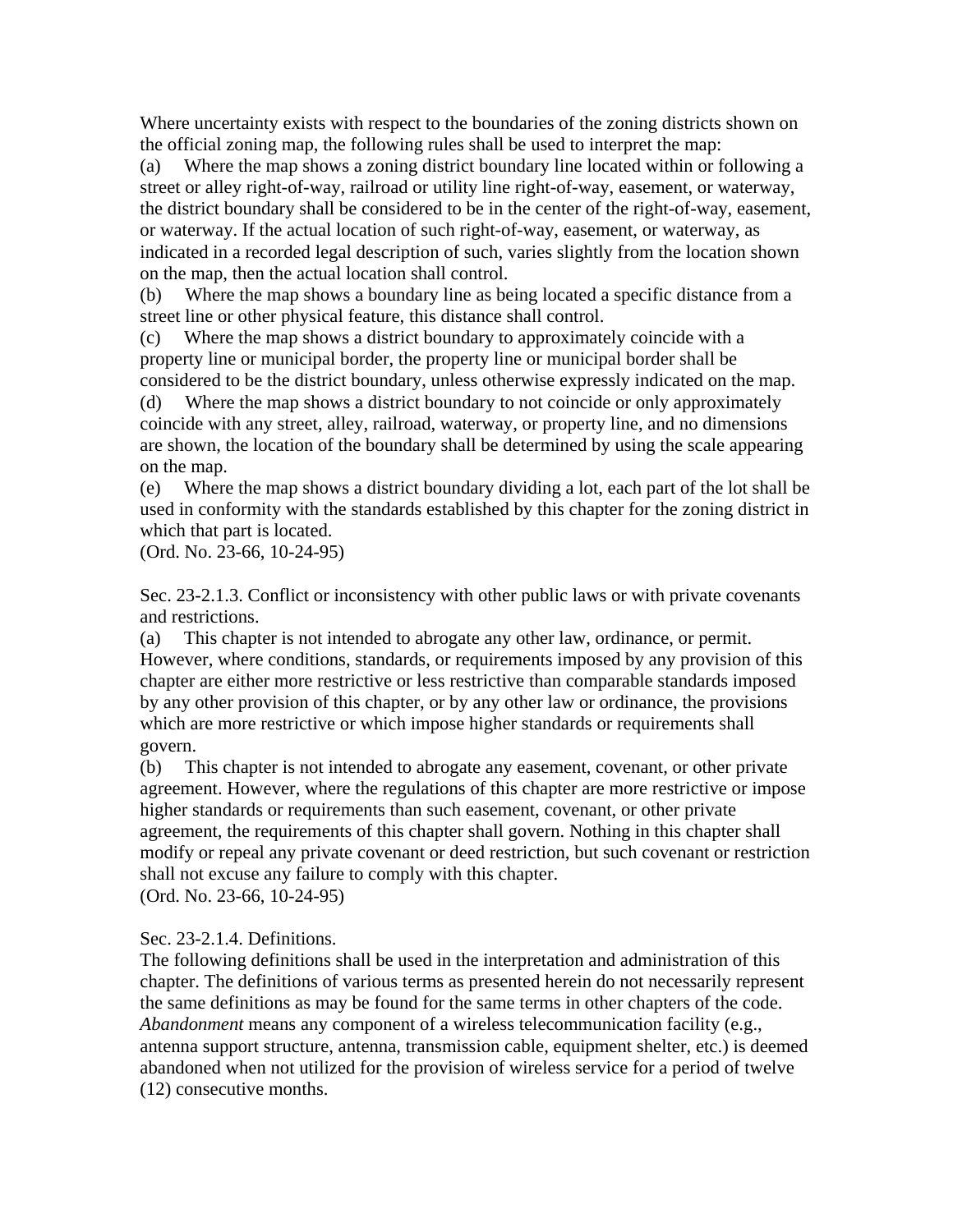*Above ground level (AGL)* means the distance measured from ground level at the base of a structure to the highest point of an object on the structure.

*Accessory service use* means accessory service uses as permitted by this chapter are subject to the provisions of article 5, division 3 of this chapter. An accessory service use is a use which:

- 1. is subordinate to and serves a principal use; and
- 2. is subordinate in purpose, area and extent to the principal use served; and

3. contributes primarily to the comfort and convenience of the occupants, business enterprise or industrial use served; and

4. is generally located within the building housing the principal use served, except as qualified by the provisions of section 23-5.3.3.

*Accessory use* means accessory uses as permitted by this chapter are subject to the provisions of article 5, division 2 of this chapter. An accessory use is a use or building which:

1. is clearly subordinate to, customarily found in association with, and serves a principal use; and

2. is subordinate in purpose, area or extent to the principal use served; and

3. contributes to the comfort, convenience or necessity of the occupants, business enterprise or industrial operation within the principal use served; and

4. is located on the same lot as the principal use, except any building that is customarily incidental to any agricultural use shall be deemed to be an accessory use, whether or not it is situated on the same lot with the principal building.

*Amusement arcade* means any location, premises, building, parcel, plot or lot where more than seven (7) coin-operated amusement machines (devices) are placed for use for entertainment purposes.

*Alternative support structure* means any structure not designated for the primary purpose of supporting one (1) or more antennae but may be modified for such purpose, including, but not limited to, water towers and silos.

*Antenna* means any exterior electronic device used for the transmission or reception of radio frequency signals designed for telephonic, radio, satellite or television communications.

*Antenna support structure* means any structure designed for the primary purpose of supporting one (1) or more antennae including but not limited to self-supporting lattice towers, guyed towers and monopoles.

*ANSI Collapse Zone* means American National Standards Institute established area within which an antenna support structure must be engineered to fall if damaged or overloaded.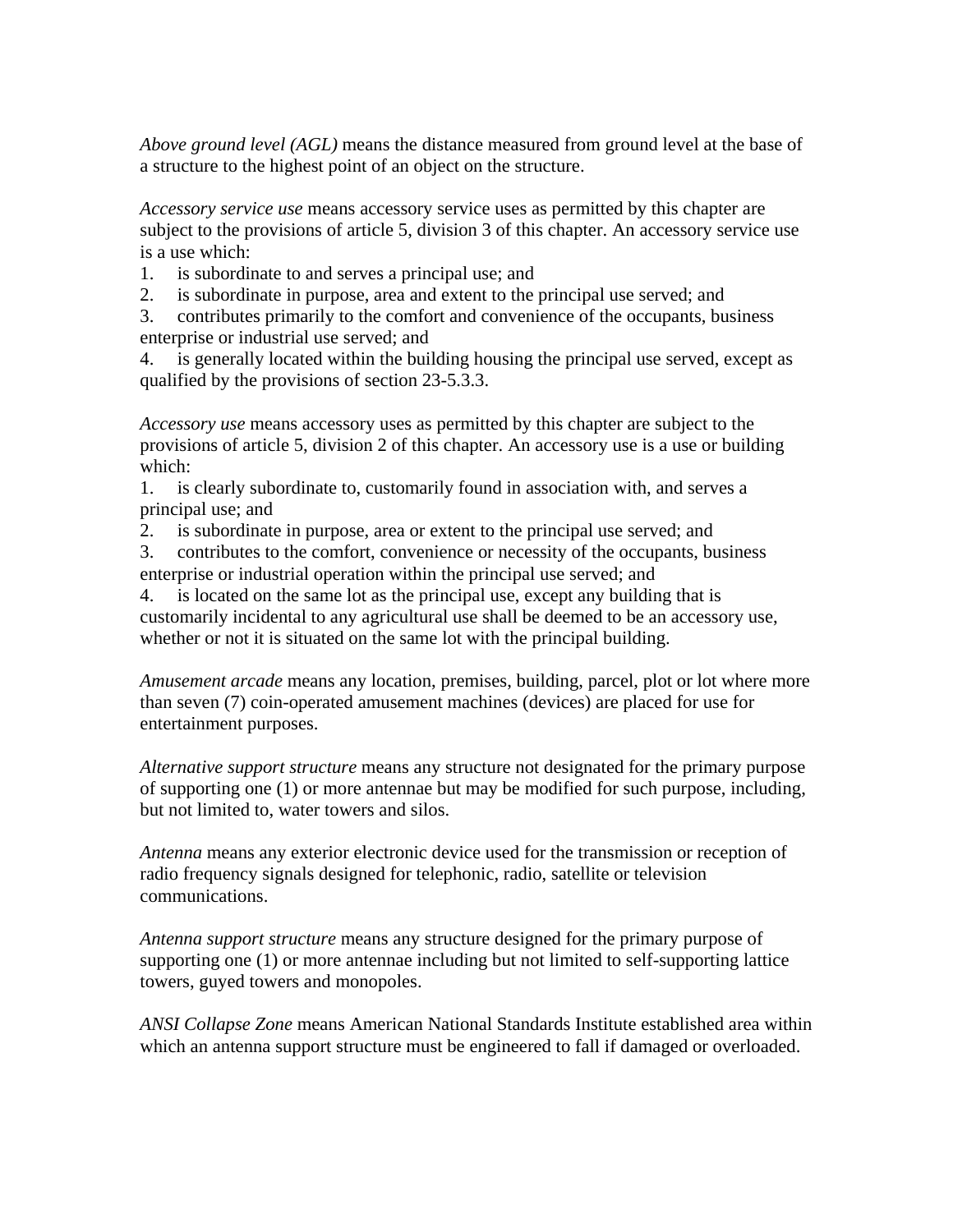*Anti-climbing device* means a minimum six (6) foot high chain link fence shall surround the antennae support structure and appurtenances. The fence fabric shall have maximum one and one-quarter (1 1/4) inch openings or be provided with enclosing slats attached at the top and bottom restricting openings to one and one-quarter (1 1/4) inch or less. The fence fabric shall be minimum 11-gauge hot dipped galvanized. The fence fabric shall be installed so that at no point is the fabric or any portion of the fence enclosure more than four (4) inches above grade. The fence shall enclose the tower structure and appurtenances such that the vertical and horizontal distances from the top of the fence to the enclosed elements is not less than four (4) feet. All gates and access openings shall be equipped with locking arrangements to restrict unauthorized access.

*Applicant* means any entity requesting approval to construct/install wireless telecommunication facilities through the county's permitting process.

*Automobile graveyard* means any lot or place which is exposed to the weather and upon which more than five (5) motor vehicles of any kind incapable of being operated are placed, located or found.

*Balloon test* means a technique utilizing a balloon to demonstrate the height above ground level of a proposed antenna support structure.

*Banner sign* means any sign of lightweight fabric or similar material that is permanently mounted to a building by a permanent means. National flags, state or municipal flags, or the official flag of any institution or business shall not be considered banners.

*Basement* means a portion of a building partly underground, but having less than one-half its clear height below the grade plane.

*Building, accessory:* See *Accessory use.* 

*Building group* means a group of two (2) or more main buildings and any uses accessory thereto, occupying a lot in one ownership and having any yard in common.

#### *Building height:* See *Height, building.*

*Building, principal* means a building in which is conducted the primary use of the lot on which it is situated.

*Bulk regulations* means regulations controlling the size of structures and the relationship of structures and uses to each other and to open areas and lot lines. Bulk regulations include provisions controlling (a) maximum building height, (b) maximum floor area ratio, (c) minimum yard requirement and (d) minimum angle of bulk plane.

*Business service and supply service establishment* means any establishment containing no more than five thousand (5,000) square feet of net floor area wherein the primary occupation is the provision of services or supplies principally to the business, commercial, industrial or institutional community, but not including retail sales to the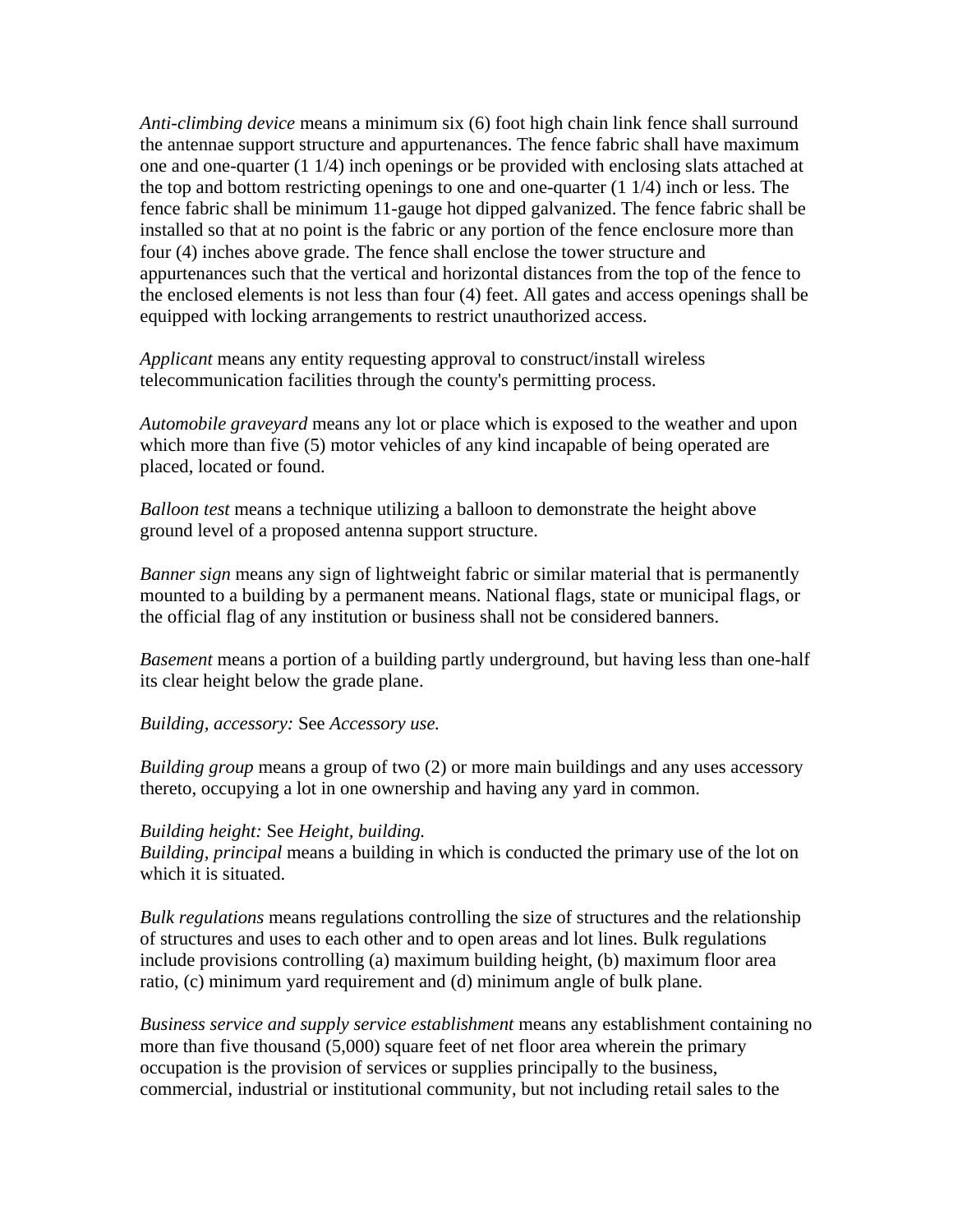general public except as a secondary and subordinate ancillary activity. This term shall also include establishments such as catering and printing establishments which serve the general public. Business service and supply service establishments shall not involve the use of more than three (3) vehicles other than passenger cars.

*Car wash* means a structure, or portion thereof, containing facilities for washing motor vehicles by hand or by using production-line, automated or semi-automated methods for washing, whether or not employing a chain conveyor, blower, steam-cleaning or similar mechanical device.

*Child care center* means any facility licensed and operated in accordance with the provisions of section 63.1-195 of the Code of Virginia, 1950, as amended, for the purpose of providing care, protection, and guidance to a group of children separated from their parents or guardians during a part of the day only.

*Civic, social or fraternal facility* means a building or meeting facility which is restricted to members and guests of members of a non-profit association or corporation, including accessory uses, such as temporary rental of the facility to nonmembers, recreational facilities, banquet facilities but not including the sale of goods or services to the general public on the premises on a regular basis.

*Co-location* means the shared use of an antenna support structure by two (2) or more wireless service providers or other entities operating antennae.

*Contractor's offices and shops* means establishments for the installation and servicing of such items as air conditioners, electrical equipment, flooring, heating, painting, plumbing, roofing, tiling and ventilating and establishments for the planting and maintenance of gardens, grounds and yards such as landscape contractors and lawn maintenance services.

*Convenience store* means any retail establishment offering for sale prepackaged food products, household items, newspapers and magazines and sandwiches and other freshly prepared foods, such as salads, for off-site consumption and containing less than seven thousand five hundred (7,500) square feet of gross floor area.

*Correction facility* means a public or privately operated use proving housing and care for individuals legally confined, designed to isolate those individuals from a surrounding community.

*Crematory* or *crematorium* means a facility containing a furnace for cremation of dead human bodies.

*Design standards* means The County Design Standards Manual, adopted concurrently with this chapter, as the same may be amended from time to time, and incorporated by reference in this chapter.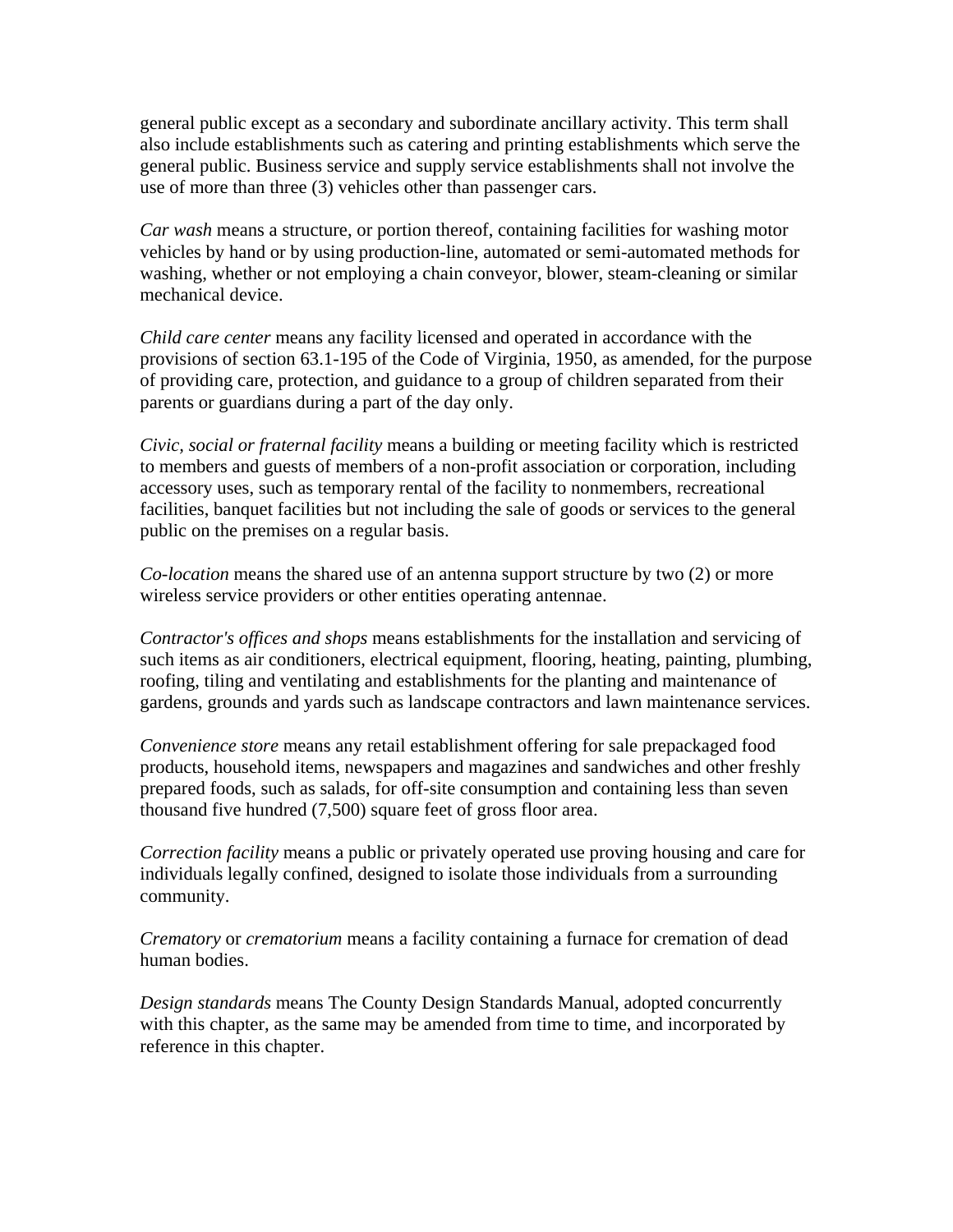*Driveway* means that space or area of a lot that is specifically designated and reserved for the movement of motor vehicles within the lot or from the lot to a public street.

*Dustless surface* means a surface adequately covered in accordance with good practice with a minimum of either two (2) applications of bituminous surface treatment, concrete, bituminous concrete or suitable material approved by the director.

*Eating establishment* means any establishment, which provides as a principal use, the sale of food, frozen desserts, or beverages in a state ready for consumption within the establishment.

An eating establishment may provide a carry-out service, provided that such carry-out service is clearly not the principal business of such establishment. Entertainment which is provided for the enjoyment of the patrons shall be considered accessory to an eating establishment, to include dancing by patrons, provided the space made available for such dancing shall not be more than one-eighth of that part of the floor area available for dining. Provisions for dancing made available under this definition shall be subject to the licensing requirements of chapter 11 of the County Code.

*Eating establishment, carry-out/fast food* means any establishment whose principal business is the sale of foods, frozen desserts or beverages in ready-to-consume individual servings primarily for off-premises consumption including all eating establishments providing drive through service.

*Electrical engineer* means an individual or firm licensed by the Commonwealth of Virginia to practice electrical engineering.

*Entity* means any natural person, firm, partnership, association, corporation, company or other legal entity, private or public, whether for profit or not for profit.

*Equestrian facilities* mean an equestrian facility for activities including, but not limited to, the following: (i) boarding and/or training of horses; (ii) rodeos and horse shows; (iii) horseback riding rentals; (iv) horseback riding instructional classes; and (v) tack sales, occupying no more than two thousand five hundred (2,500) square feet of gross floor area, in conjunction with any of the foregoing activities.

*Existing facility* means any existing or proposed wireless telecommunication facility for which valid county permits has been issued.

*Federal Aviation Administration (FAA)* means an agency of the federal government that regulates all activities affecting air navigation.

*Federal Communications Commission (FCC)* means an agency of the federal government that regulates all intrastate, interstate and international wire, wireless, satellite and cable communications.

*Financial institution* means any establishment, to include an unmanned bank teller machine(s), wherein the primary occupation is concerned with such state regulated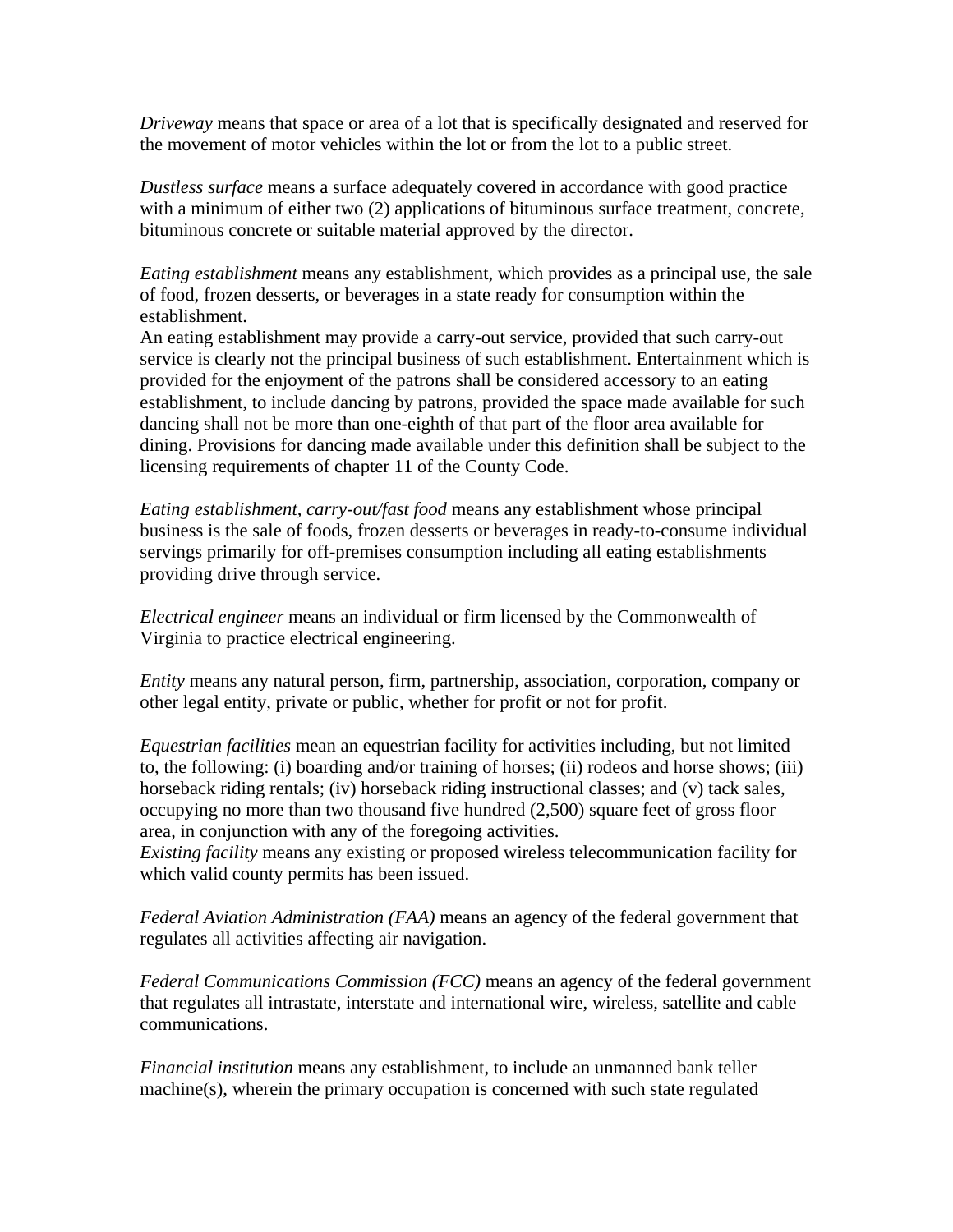businesses as banking, savings and loans, loan companies and investment companies; however, for the purpose of this chapter, any financial institution having a drive-in window(s) or drive-in unmanned bank teller shall be deemed a *drive-in bank* defined herein.

*Floodplain* means those land areas in and adjacent to streams and watercourses subject to continuous or periodic inundation from flood events with a one (1) percent chance of occurrence in any given year (i.e., the one hundred-year flood frequency event) and having a drainage area greater than seventy (70) acres.

Floodplains shall include all areas of the county which are designated as a floodplain by the Federal Insurance Administration, by the United States Geological Survey or by the County. Areas designated as floodplains by the Federal Insurance Administration shall not have their base flood elevations altered without prior approval from the Federal Insurance Administration.

*Floor area, gross* means the sum of the total horizontal areas of the several floors of all buildings on a lot, measured from the interior faces of exterior walls. The term "gross floor area" shall include basements; elevator shafts and stairwells at each story; floor space used for mechanical equipment with structural headroom of six (6) feet, six (6) inches or more; penthouses; attic space, whether or not a floor has actually been laid, providing structural headroom of six (6) feet, six (6) inches or more; interior balconi es; and mezzanines.

The term "gross floor area" shall not include cellars, or outside balconies which do not exceed a projection of six (6) feet beyond the exterior walls of the building. Parking structures below or above grade and rooftop mechanical structures are excluded from gross floor area.

*Floor area, net* means the sum of the total horizontal areas of the several floors of all buildings on a lot, measured from the interior faces of exterior walls and from the centerline of walls separating two (2) or more buildings. The term "net floor area" shall include outdoor display areas for the sale, rental and display of recreational vehicles, boats and boating equipment, trailers, horticultural items, farm or garden equipment and other similar products, but shall exclude areas designed for permanent uses such as to ilets, utility closets, malls enclosed or not, truck tunnels, enclosed parking areas, meters, rooftop mechanical structures, mechanical and equipment rooms, public and fire corridors, stairwells, elevators, escalators, and areas under a sloping ceiling where the headroom in fifty (50) percent of such area is less than six (6) feet, six (6) inches. For purposes of determining off-street parking requirements, the term "net floor area" shall exclude cellars used exclusively for storage.

*Floor area ratio:* determined by dividing the gross floor area of all buildings on a lot by the area of that lot.

*Front yard:* See *Yard, front.*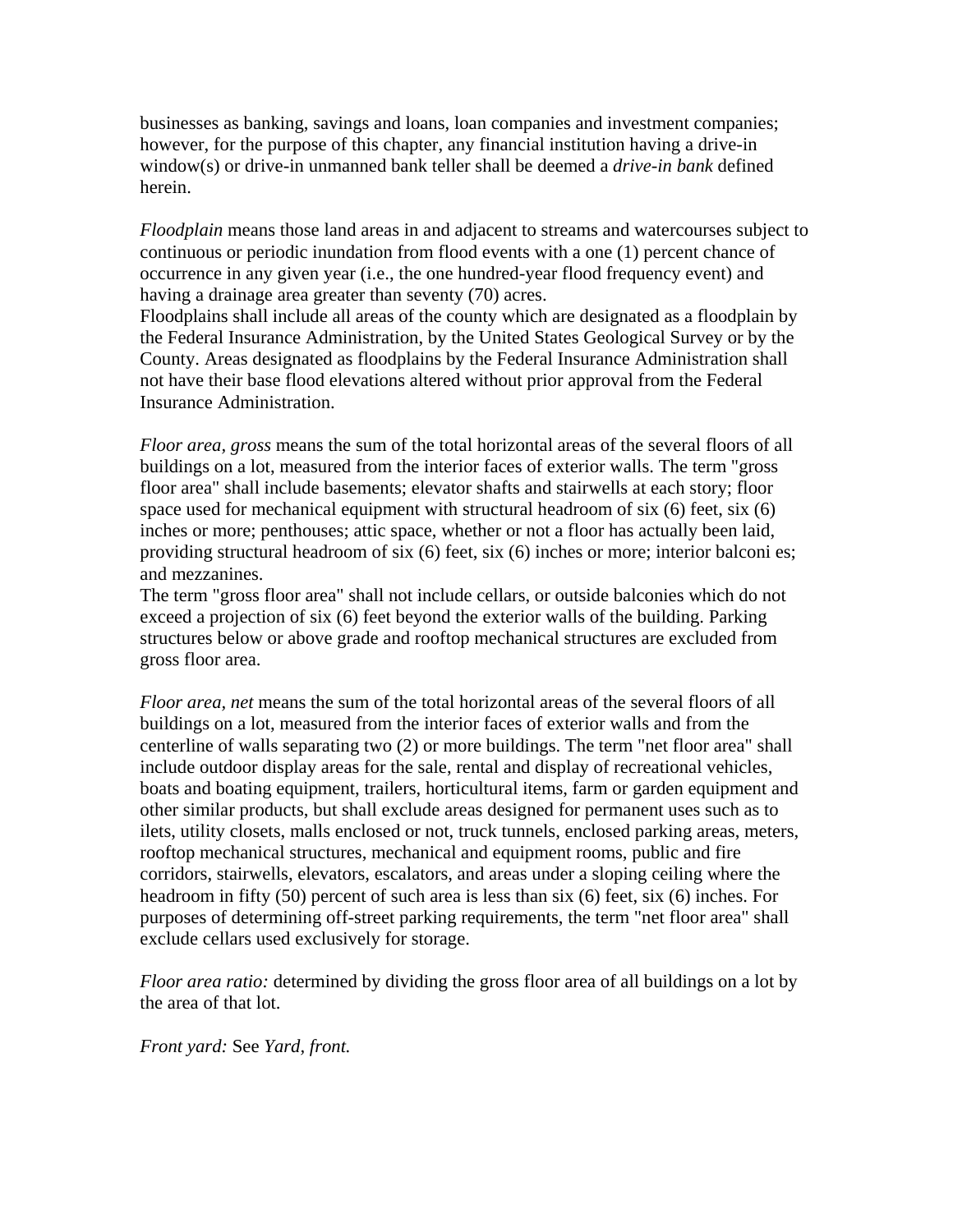*Fuel dispensing* means an establishment where liquid used as motor fuels are stored and dispensed into the fuel tanks of motor vehicles.

*Funeral home* means a facility primarily used for human funeral services. Such a building may contain facilities for; (a) embalming and the performance of other services used in the preparation of dead human bodies for burial, (b) the storage of caskets, funeral urns, and other related funeral supplies, (c) storage of funeral vehicles, and (e) cremation of dead human bodies.

*Grade* means a reference plane representing the average of finished ground level adjoining a building at all exterior walls.

*Grade plane:* See definition of *Grade* .

Heavy equipment and specialized vehicle sale, rental and service establishment means buildings and premises for the sale, rental and servicing of trucks, buses, boats, manufactured homes, trailers, and farm and construction machinery or equipment, but not including any vehicle designed primarily for the transportation of nine (9) or less passengers. For the purpose of this chapter, heavy equipment and specialized vehicle sale, rental and service establishments shall not be deemed to include *vehicle sale, rental and ancillary service establishments;* however, vans and recreational vehicles may be sold, rented and serviced.

*Heavy equipment repair service* means an establishment primarily engaged in the mechanical repair and servicing of heavy equipment including, but not limited to trucks, trailers, bulldozers, cranes, backhoes, rollers, loaders, lifts, earthmovers, and equipment having a gross weight of two and one-half (2.5) tons or more. Such repair and service work shall occur within a fully enclosed building.

*Height, building* means the vertical distance to the highest point of the roof for flat roofs; to the deck line of mansard roofs; and to the average height between eaves and the ridge for gable, hip and gambrel roofs measured from the curb level if the building is not more than ten (10) feet distant from the front lot line, or from the *grade* in all other cases.

*Height, effective building* means the vertical distance from that elevation on a lot line where the angle of bulk plane is established to the highest point on any building. *Heliport* means an area designed to accommodate all phases of operation of helicopters with suitable space and facilities for a terminal, loading, unloading, service and storage of such aircraft, to include facilities for such accessory uses as are commonly associated with an airport terminal.

*Helistop* means an area designed to accommodate touch-down and lift-off of helicopters, for the purpose of picking up and discharging passengers or cargo. Such an area shall contain no operation facilities other than one (1) tie down space and such additional facilities as are required by law, ordinance or regulation.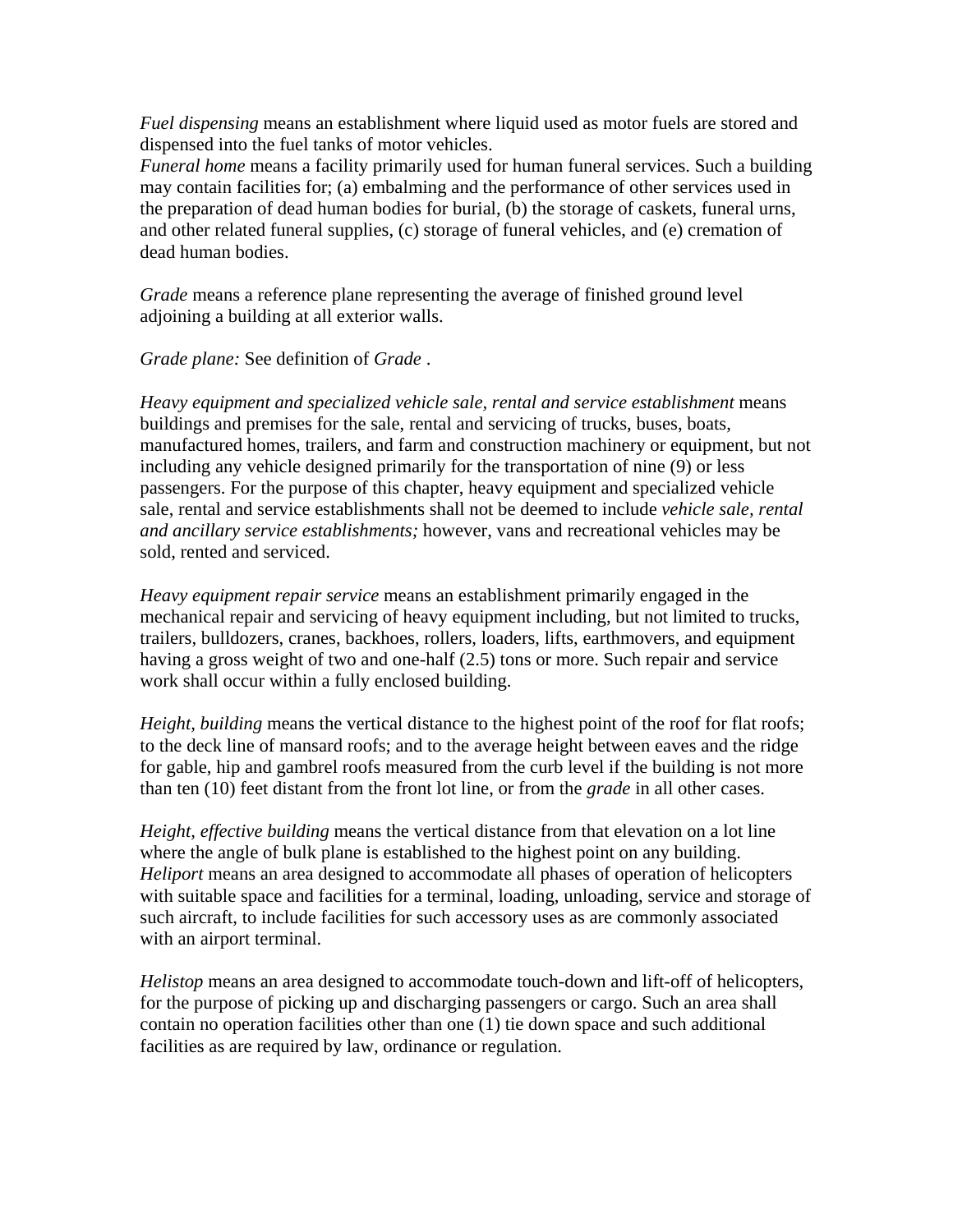*Hotel, motel* means a building or portion thereof or a group of buildings which provide sleeping accommodations in six (6) or more separate units or rooms for transients on a daily, weekly or similar short-term basis, whether such establishment is designated as a hotel, inn, automobile court, motel, motor inn, motor lodge, tourist cabin, tourist court, tourist home or otherwise. A hotel or motel shall be deemed to include any establishment which provides residential living accommodations for transients on a short-term b asis, such as an apartment hotel. A hotel or motel may contain one (1) or more eating establishments as a subordinate use, provided that such establishment is located within the principal hotel/motel structure.

*Indoor, athletic facility* means a building or structure in which are conducted recreational, therapeutic or athletic activities, whether or not under instruction, such as but not limited to: tennis and other court games, swimming, aerobics and weight lifting.

*Indoor, commercial recreation facility* means a sports or activity facility open to the general public and operated for a profit; these include, but are not limited to, the following: roller or ice skating rink, batting cages, bowling alley, miniature golf, shooting ranges, but does not include billiard hall, bingo, dance hall.

*Industrial/flex* means any structure occupied by two (2) or more of the following uses: contractor's offices and shops; establishments for production, processing, assembly, manufacturing, compounding, preparation, cleaning, servicing, testing, or repair of materials, goods or products; warehousing establishments; wholesale trade establishments; and offices; provided however that the combined area of all office, both as a principal use and as an accessory use, shall not exceed thirty-five (35) percent of the total gross flo or area of the structure. For the purpose of this chapter, when any of the above uses are permitted by right in the applicable zoning district, such uses may be combined within a single structure in accordance with the provisions of that district, and shall not be deemed industrial/flex.

*Industry, type I* means enterprises engaged in the processing, manufacturing, compounding, assembly, packaging, treatment or fabrication of materials and products, from processed or previously manufactured materials. Included are assembly of electrical appliances, bottling and printing plants, and the manufacturing of paint, oils, pharmaceuticals, cosmetics, solvents and other chemical production of items made of stone, metal or concrete.

*Industry, type II* means enterprises in which goods are generally mass produced from raw materials on a large scale through use of an assembly line or similar process, usually for sale to wholesalers or other industrial or manufacturing uses. Included in this use type are industries involved in processing and/or refining raw materials such as chemicals, rubber, wood or wood pulp, forging, casting, melting, refining, extruding, rolling, drawing, and/or alloying ferrous metals, and the production of large durable goods such as automobiles, manufactured homes, or other motor vehicles.

*Industry, type III* means an establishment which has the potential to be dangerous or extremely obnoxious. Included are those in which explosives are stored, petroleum is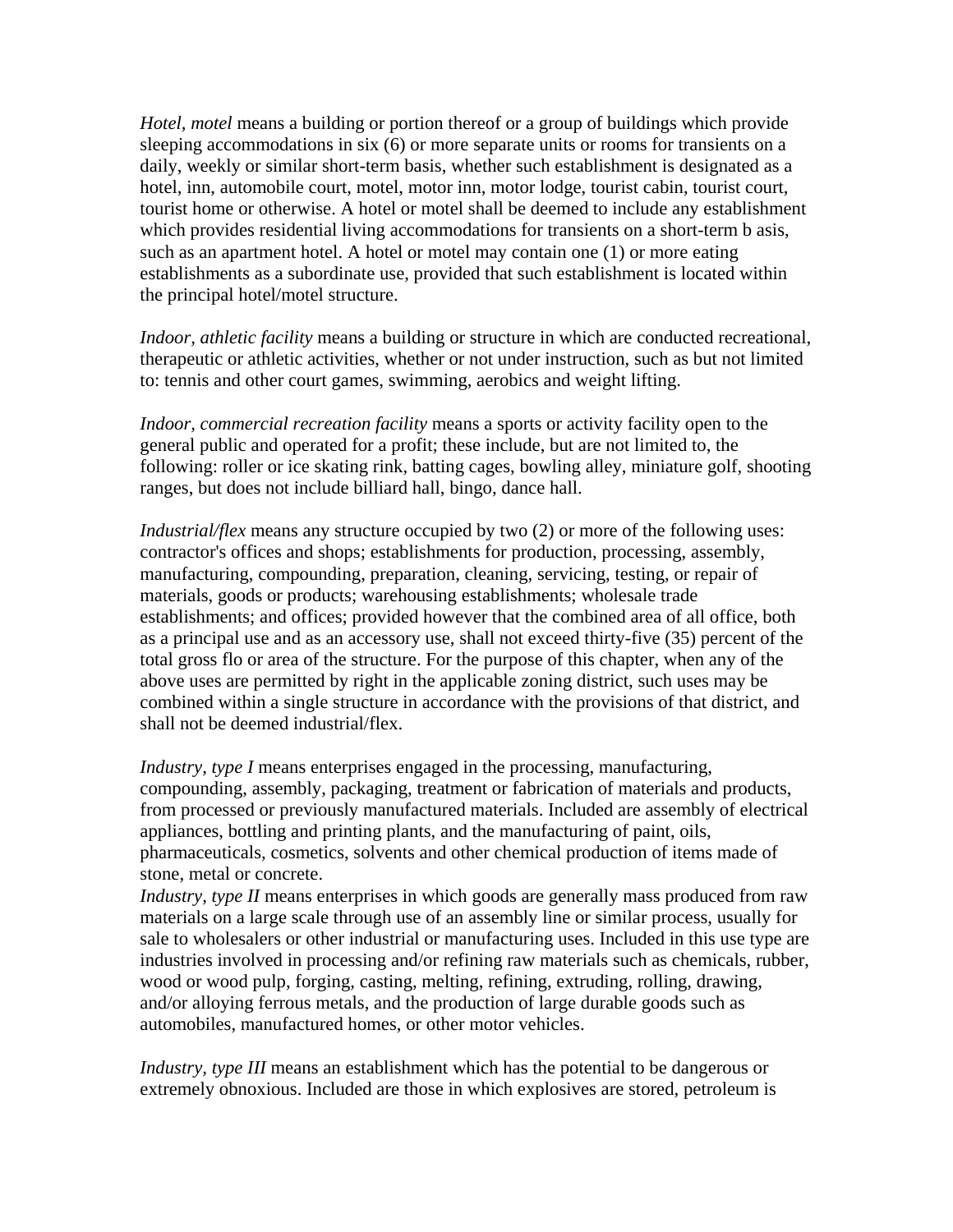refined, natural and liquid gas and other petroleum derivatives are stored and/or distributed in bulk, radioactive materials are compounded, pesticides and certain acids are manufactured, and hazardous waste is treated or stored as the establishment's principal activity.

*Junk yard* means the use of any space, whether inside or outside a building, for the storage, keeping or abandonment of junk, including scrap metals or other scrap materials, or for the dismantling, demolition or abandonment of automobiles or other vehicles or machinery or parts thereof; provided that this definition shall not apply to outside storage as permitted as an accessory use as provided for in this chapter. A junk yard shall also be inclusive of an *automobile graveyard* as defined herein.

*Kennel* means any establishment in which five (5) or more canines, felines, or hybrids of either are kept for the purpose of breeding, training, renting, buying, boarding, selling or showing.

*Land disturbance activity* as defined in Chapter 8, Erosion and Sediment Control, Spotsylvania County Code, including the disturbance of land areas two thousand five hundred (2,500) square feet in size or more. The term shall not include minor activities such as home gardening, planting of trees and shrubs and home maintenance.

*Live entertainment* means an establishment whether operated fro profit or not, proving live performances, entertainment, including dance halls, bingo halls.

Lot for the purpose of this chapter, a parcel of land that is designated at the time of application for a special permit, a site plan, a building permit, or occupancy permit, as a tract all of which is to be used, developed or built upon as a unit under single ownership. A parcel of land shall be deemed to be a lot in accordance with this definition, regardless of whether or not the boundaries thereof coincide with the boundaries of lots or parcels as shown on any map of record.

*Lot area* means the total horizontal area included within the lot lines of a lot.

*Lot boundary.* Same as *Lot line* as defined herein.

*Lot, cluster subdivision:* See *Subdivision, cluster. Lot, conventional subdivision:* See *Subdivision, conventional.* 

Lot, corner means a lot at the junction of and abutting on two (2) or more intersecting streets when the interior angle of intersection does not exceed one hundred thirty-five (135) degrees; provided, however, that when one of the intersecting streets is an interstate highway, the resultant lot shall not be deemed a corner lot.

Lot depth means the average horizontal distance between the front and rear lot lines. *Lot, interior* means any lot, including a through lot, other than a corner lot.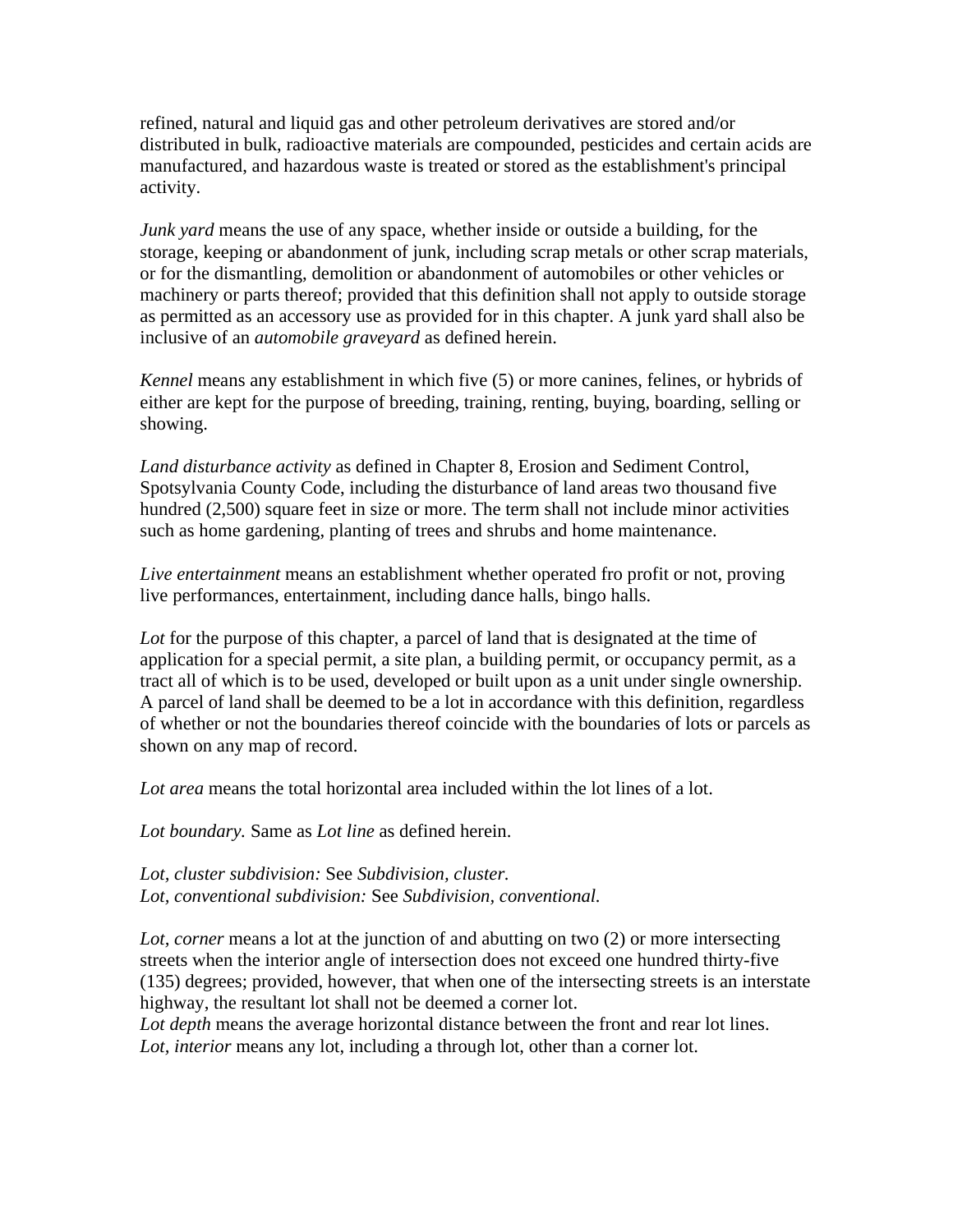*Lot line* means any boundary line of a lot as defined herein. Where applicable, a lot line shall coincide with a *street line* . Where a lot line is curved, all dimensions related to said lot line shall be based on the chord of the arc.

Lot line, front means a street line which forms the boundary of a lot; or, in the case where a lot does not abut a street other than by its driveway, or is a through lot, that lot line which faces the principal entrance of the main building.

Corner lots shall be considered to have two (2) fronts and are subject to front yard requirements for both fronts. Rear yard requirements shall apply to the yard opposite the shorter front street line; the remaining yard shall be considered a side yard and shall be subject to side yard requirements.

Lot line, rear means that lot line that is most distant from, and is most nearly parallel with, the front lot line. If a rear lot line is less than ten (10) feet in length, or if the lot comes to a point at the rear, the rear lot line shall be deemed to be a ten (10) foot line parallel to the front lot line, lying wholly within the lot for the purpose of establishing the required minimum rear yard.

*Lot line, side* means a lot line which is neither a front lot line nor a rear lot line as defined herein.

*Lot, pipestem* means a lot approved in accordance with the provisions of the subdivision ordinance which does not abut a public street other than by its driveway which affords access to the lot.

*Lot, reverse frontage* means a residential through or corner lot, intentionally designed so that the front lot line faces a local street rather than facing a parallel major thoroughfare.

*Lot, through* means an interior lot, but not a corner lot, abutting on two (2) or more public streets, but not including an alley. For the purpose of this chapter, a through lot shall be subject to the regulations of an *interior lot* .

Lot width means the width of a lot along a line parallel to the front street line and lying at a distance from said street line equal to the required minimum front yard on said lot. In the case of a lot which has an area in excess of five (5) acres, the width may be measured at any point where the minimum lot width is at least two hundred (200) feet, provided that such point shall also be where the front yard is established by location of the principal structure.

*Manufactured home.* See *Dwelling, manufactured home.* 

*Manufactured home park* means any area of fifteen (15) acres or more, however designated, that is occupied or designed for occupancy by one (1) or more manufactured homes.

*Medical care facility* means any institution, place, building, or agency, whether or not licensed or required to be licensed by the state board of health or the state hospital board,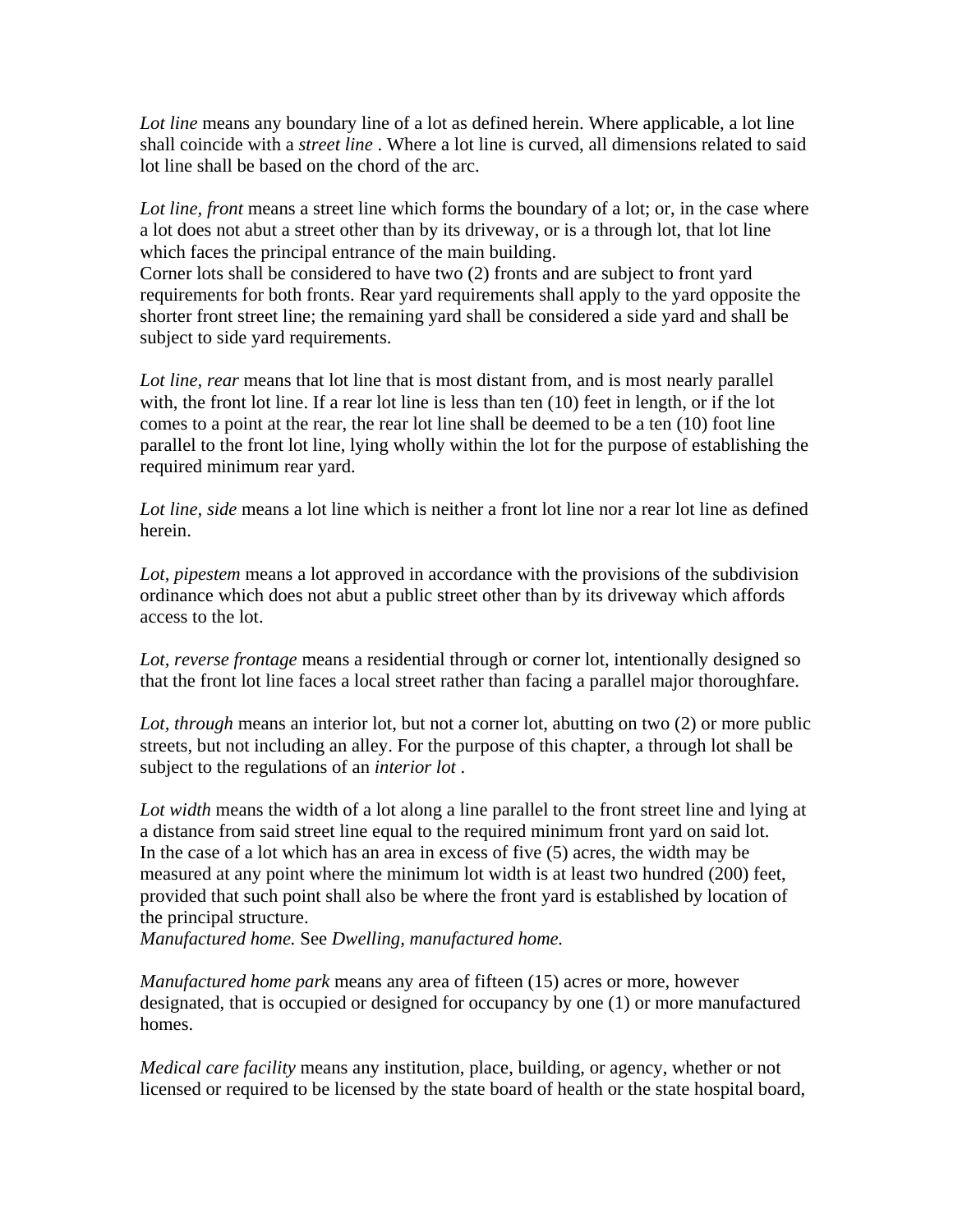by or in which facilities are maintained, furnished, conducted, operated, or offered for the prevention, diagnosis or treatment of human disease, pain, injury, deformity or physical condition, whether medical or surgical, of two (2) or more non-related mentally or physically sick or injured persons, or for the care of two (2) or more non-related per sons requiring or receiving medical, surgical or nursing attention or service as acute, chronic, convalescent, aged, physically disabled, or crippled; including but not limited to general hospitals, medical laboratory, sanatorium, sanitarium, nursing home, intermediate care facility, extended care facility, mental hospital, mental retardation facility, medical schools and other related institutions and facilities, whether operated for profit or nonprofit, and whether privately owned or operated by a local g overnment unit. This term shall not include a physician's office, or a first aid station for emergency medical or surgical treatment.

*Mini/micro cell* means an antenna support structure not exceeding eighty (80) feet in height.

*Mini-warehousing establishment* means a building consisting of individual, small, selfcontained units that are leased or owned for the storage of business and household goods, or contractors' supplies.

*Mitigate* means to reduce or eliminate adverse impacts.

#### *Motel* : See *Hotel* .

*Office* means any room, studio, clinic, suite or building wherein the primary use is the conduct of a business such as accounting, correspondence, research, editing, administration or analysis; or the conduct of a business by salesmen, sales representatives or manufacturer's representatives; or the conduct of a business by professionals such as engineers, architects, land surveyors, artists, musicians, lawyers, accountants, real estate brokers, insurance agents, dentists or physicians, urban planners and landscape architects. In addition, any use shall be deemed an office use which: (a) involves the administration and conduct of investigation, examination or experimentation, but which does not include the operation of laboratory facilities, pilot plants, prototype production, or the assembly, integration, testing, manufacture or production of goods and products on-site; or (b) involves prototype production limited to computer software development, demographic and market research, technical or academic consulting services, and data processing facilities. Office shall not involve manufacturing, fabrication, production, processing, assembling, cleaning, testing, repair or storage of materials, goods and products; or the sale and/or delivery of any materials, goods or products which are physically located on the premises. An office shall not be deemed to include a veterinary clinic.

*Open air market* means a site where outdoor stalls, booths, tables and/or the like are used by vendors for the display and/or sale of merchandise.

*Open space* means that area within the boundaries of a lot that is intended to provide light and air, and is designed for either scenic or recreational purposes. Open space shall, in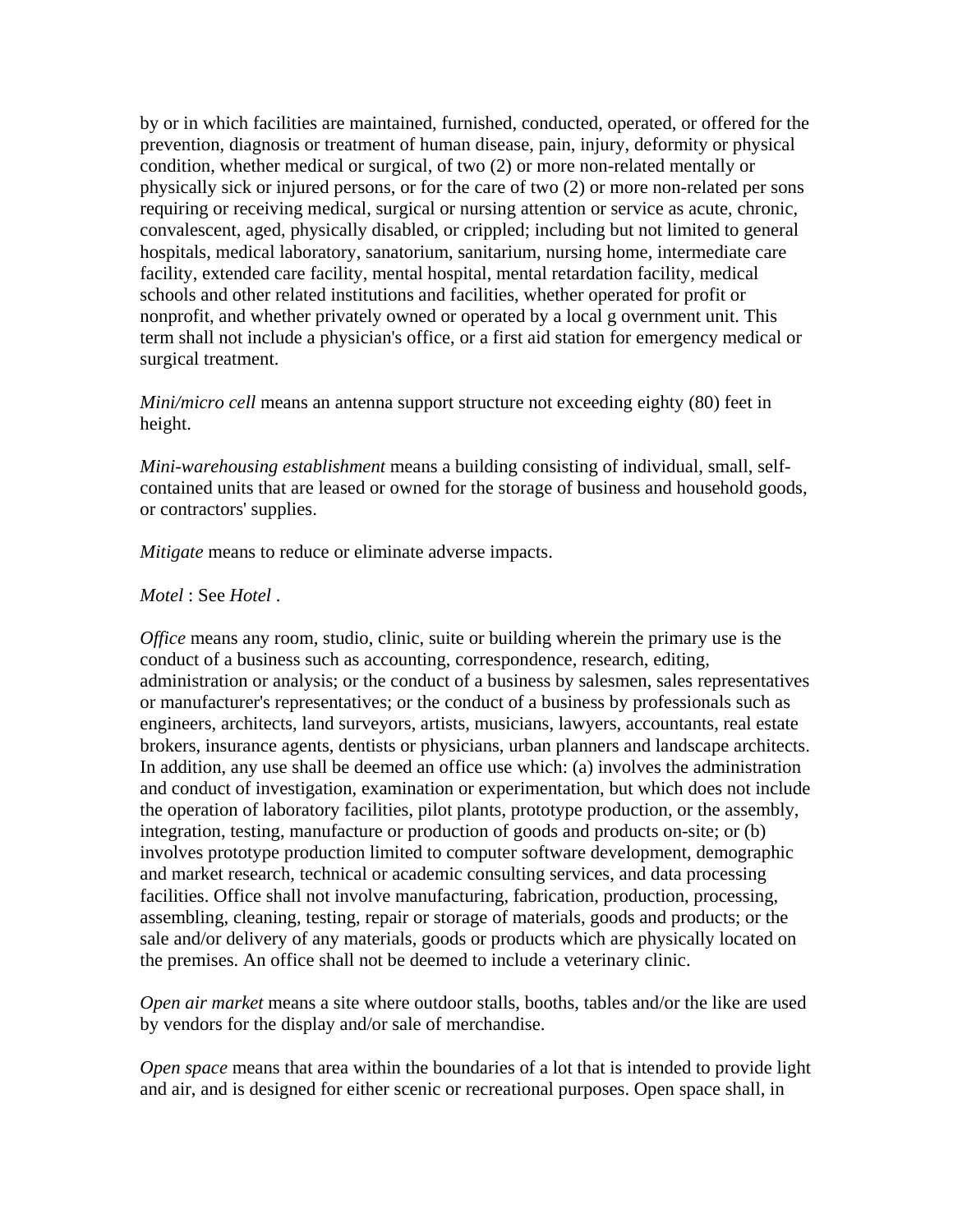general, be available for entry and use by the residents or occupants of the development, but may include a limited proportion of space so located and treated as to enhance the amenity of the development by providing landscaping features, screening for the benefit of the occupants or those in neighboring areas, or a general appearance of openness. Open space may include, but need not be limited to lawns, decorative planting, walkways, active and passive recreation areas, children's playgrounds, fountains, swimming pools, undisturbed natural areas, agriculture, wooded areas, water bodies and those areas where landscaping and screening are required by the provisions of article 5, division 5; provided, however, that the area required for interior parking lot landscaping shall not comprise more than twenty-five (25) percent of the total require d open space; and provided further, however, that the area within wetlands, resource protection areas, floodplains and slopes greater than fifteen (15) percent shall not comprise more than fifty (50) percent of the total required open space. Open space shall not include driveways, parking lots, or other vehicular surfaces, any area occupied by a building, nor areas so located or so small as to have no substantial value for the purposes stated in this definition. Within a residential subdivision, open space shall be composed of only those areas not contained in individually owned lots.

*Open space, landscaped* means that open space within the boundaries of a given lot that is designed to enhance privacy and the amenity of the development by providing landscaping features, screening for the benefit of the occupants or those in neighboring areas, or a general appearance of openness. Landscaped open space may include, but need not be limited to lawns, decorative planting, flower beds, sidewalks/walkways, ornamental objects such as fountains, statues and other similar natural or artificial objects, wooded areas, and water courses, any or all of which are designed and arranged to produce an aesthetically pleasing effect within the development.

*Outdoor sports and recreation, commercial* means a sports or activity open to the general public in an open or partially enclosed or screened facility; these include but are not limited to: driving range, golf course, miniature golf, batting and pitching cages, hard and soft courts, swimming pools, water slides, go-carts, pony rides, and ice skating rinks.

*Personal service establishment* means any building wherein the primary occupation is the repair, care of, maintenance or customizing of personal properties that are worn or carried about the person or are a physical component of the person. For the purpose of this chapter, personal service establishments shall include but need not be limited to barber shops, beauty parlors, pet grooming establishments, laundering, cleaning and other garment servicing establishments, tailors, dressmaking shops, shoe cleaning or repair shops, and other similar places of business; but not including offices of physicians, dentists, and veterinarians, or dry cleaning plants or laundries containing more than three thousand (3,000) square feet of net floor area devoted to cleaning, processing, etc., or linen or diaper service establishments.

*Pipestem driveway* means a driveway or means of access to a lot or several lots which do not abut a street other than by the pipestem driveway which is a part of the lot(s).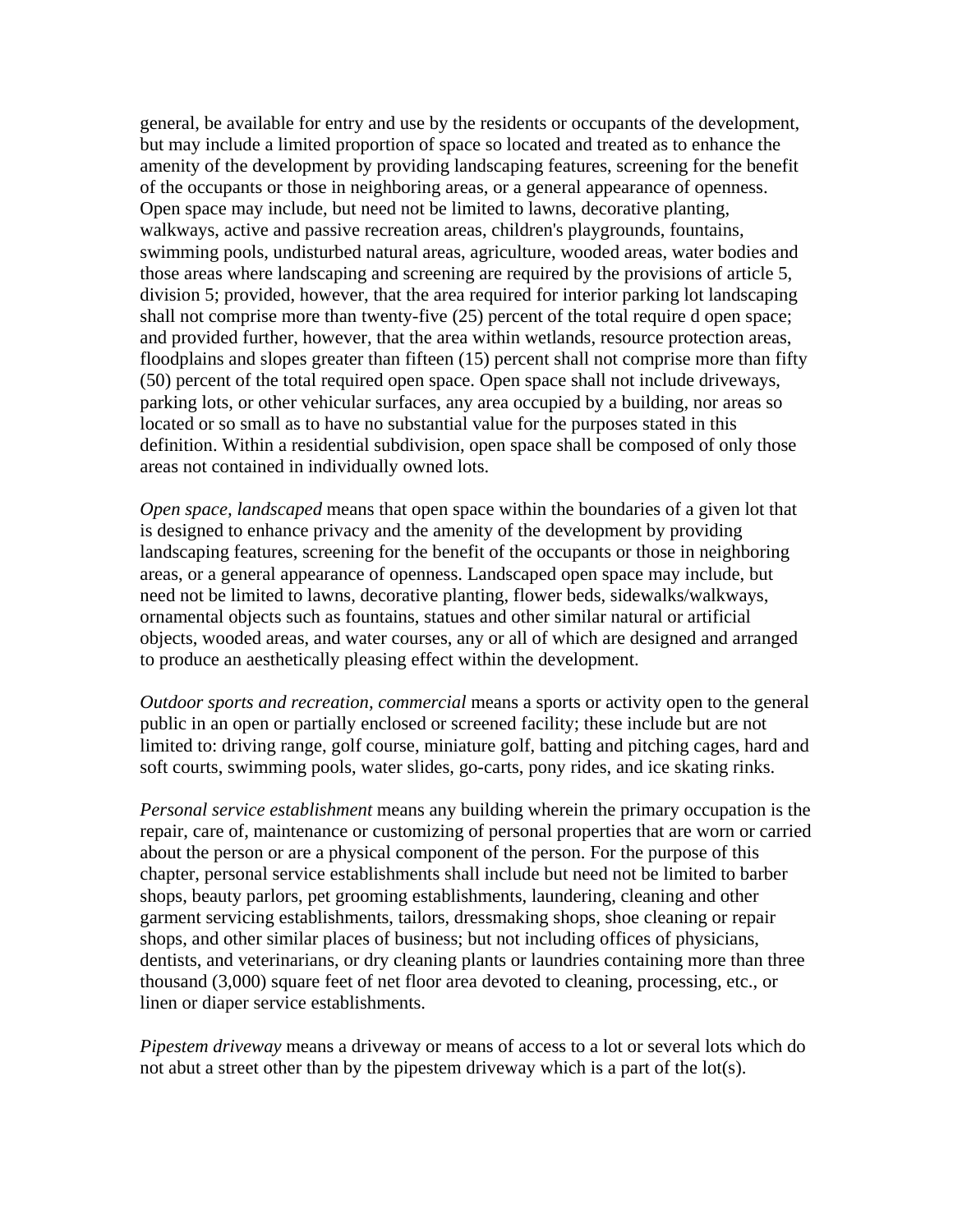#### *Pipestem lot:* See *Lot, pipestem.*

*Place of worship* means a use located in permanent building(s) and providing regular organized religious worship and related incidental activities, except primary or secondary schools and child day care centers.

*Private school* means a school primarily devoted to giving instruction in vocational, professional, musical, dramatic, artistic, terpsichorean, linguistic, scientific, religious, or other special subjects, but not including (a) a child care center or family day care home; or (b) a riding school, however designated.

*Property owner* means any entity with fee simple title to any parcel of land within the county.

*Public school* means any area, building or structure held, used or controlled exclusively for public purposes by the Spotsylvania County School Board.

#### *Public street:* See *Street, public.*

*Public use* means any area, building or structure held, used or controlled exclusively for public purposes by any department or branch of the Federal Government, Commonwealth of Virginia, or the Spotsylvania County government under the direct authority of the board of supervisors, without reference to the ownership of the building or structures or the realty upon which it is situated. For the purpose of this chapter, uses sponsored by agencies such as the industrial development authority, the social services departmen t or the juvenile court shall not be deemed public uses and shall be subject to the applicable zoning ordinance provisions for the proposed use; provided, however, if such uses are implemented under the direct authority of the board of supervisors, they shall be deemed public uses.

*Public utility* means a business or service having an appropriate franchise from the state, which is engaged in regularly supplying the public with some commodity or service which is of public consequence and need such as electricity, gas, water, transportation or communications.

*Public utility, heavy* means the following shall be deemed to be heavy public utilities:

- 1. Electrical generating plants and facilities.
- 2. Sewage treatment and disposal facilities.
- 3. Solid waste disposal and treatment facilities including incinerators and landfills.
- 4. Storage facilities for natural gas, oil and other petroleum products.
- 5. Supply yards for any public utility.
- 6. Water purification facilities.
- 7. Local office space and maintenance facilities incidental to any use set forth above.

*Public utility, light* means the following shall be deemed to be light public utilities:

1. Electric substations and distribution centers including transformer stations.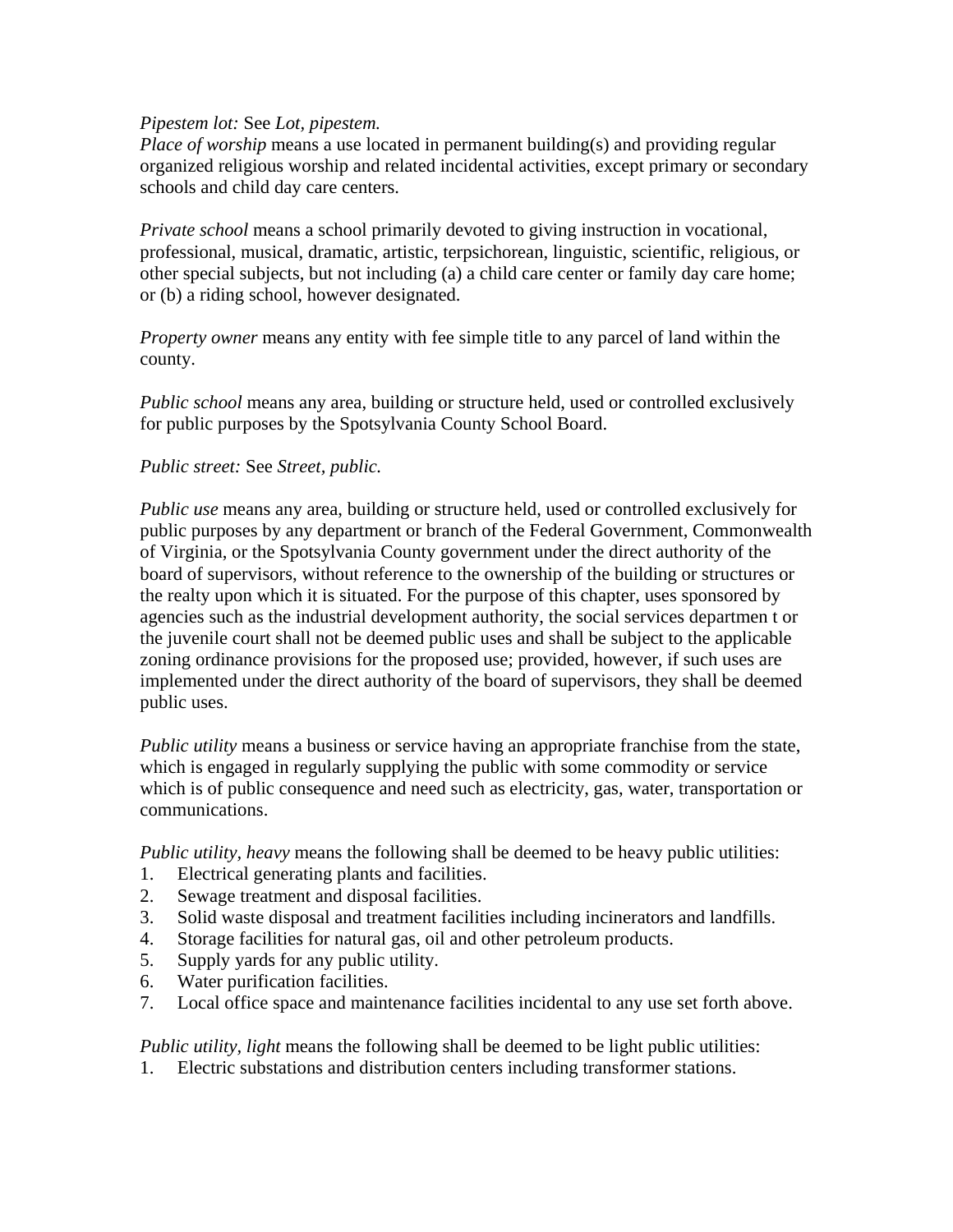2. Natural gas, oil and other petroleum product metering, regulating, compressor, control and distribution stations, and local office space incidental thereto and necessary for the operation of such station, but not including any storage facilities.

3. Radio and television broadcasting tower facilities, microwave facilities and satellite earth stations.

4. Sewerage pumping facilities.

5. Utility transmission facilities, including but not limited to poles, structures, wires, conduits, cables, vaults, laterals, pipes, mains, valves or other similar equipment for the transmission of telephone or other communication, electricity, gas or water. For the purpose of this part, utility transmission facilities shall not include:

(a) Ordinance distribution facilities for delivery of such utilities to customers where such facilities are located in the public right-of-way or are located in easements, or strips of property owned in fee simple not more than twenty-five (25) feet in width; or

(b) Transmission lines approved by the state corporation commission pursuant to section 56-46.1 of the Code of Virginia, as amended.

- 6. Water storage, control, and pumping facilities.
- 7. Mobile and land based telecommunication facilities.

*Quasi public parks, playgrounds, athletic field and related facilities* means a use owned or operated by a nonprofit or religious institution and proving educational, recreational or similar types of programs.

## *Rear yard:* See *Yard, rear.*

*Religious retreat center* means a facility, owned and operated by a non-profit corporation, at which said corporation provides services, including food and lodging, for religious retreats consisting of such customary religious retreat activities as quiet prayer, mediation, study, discussion, worship and contemplation. Each retreat shall be under the personal direction of (i) a cleric or member of a religious order, or (ii) a spiritual director, pastoral counselor or religious retreat master, all of whom shall be certified by an acc redited college, university or seminary to conduct religious retreats.

*Repair service establishment* means any establishment containing no more than five thousand (5,000) square feet of net floor area wherein the primary occupation is the repair and general service of common home appliances such as musical instruments, sewing machines, televisions and radios, washing machines, vacuum cleaners, power tools, electric razors, refrigerators and lawnmowers not exceeding five (5) horsepower; or any establishment wherein the primary occupation is interior decorating services which include reupholstering and/or t he making of draperies, slipcovers and other similar articles, but not to include furniture or cabinet-making establishments. Repair service establishments shall not include the use of more than three (3) vehicles other than passenger cars.

## *Restaurant:* See *Eating establishment.*

*Retail sales* means the sale of goods, merchandise and commodities for use or consumption by the immediate purchaser.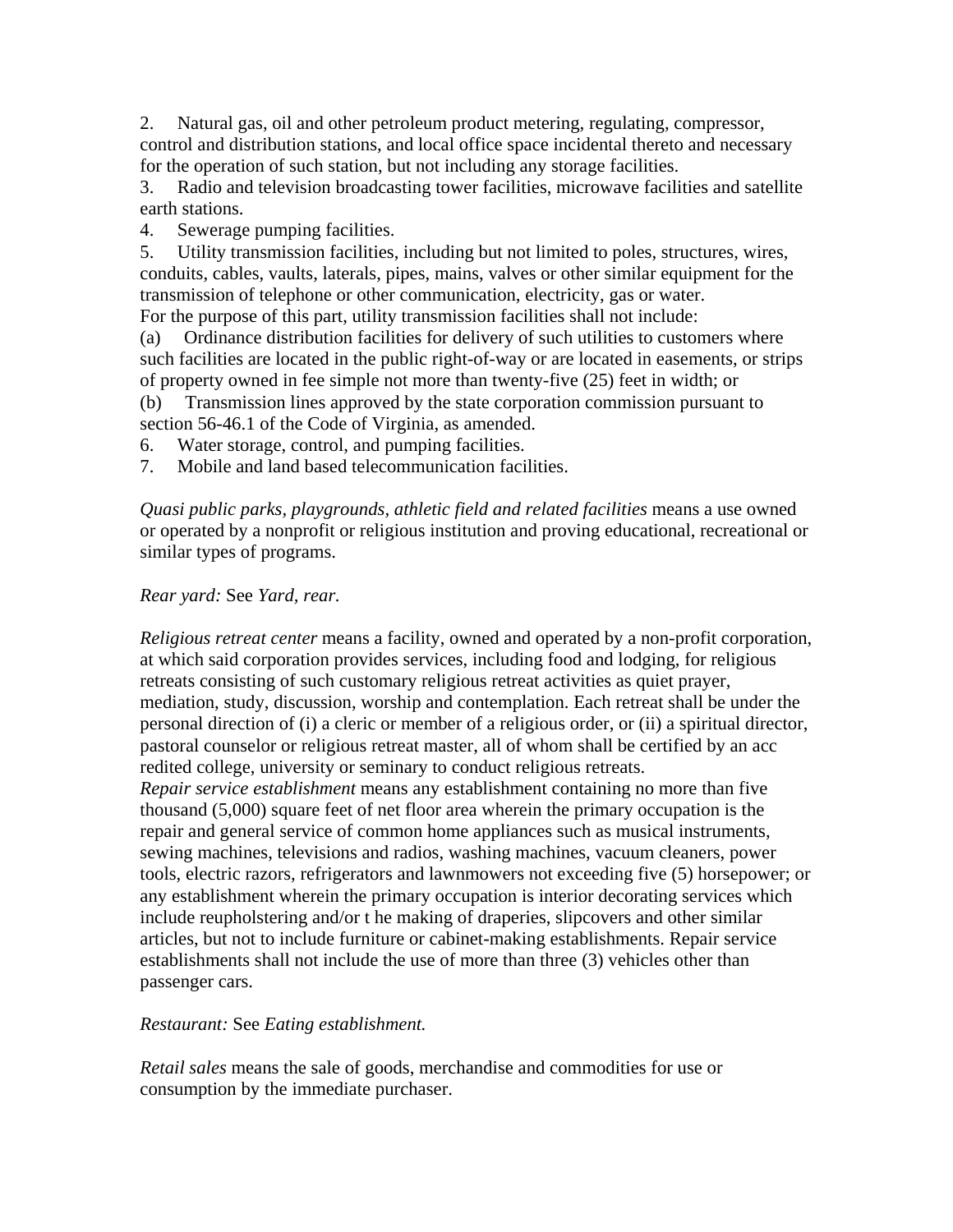*Retail sales establishment* means any establishment wherein the primary occupation is the sale of merchandise in small quantities, in broken lots or parcels, not in bulk, for use or consumption by the immediate purchaser. This term shall also include establishments such as television and tool rental establishments and photographic and portrait studios. For the purpose of this chapter, however, retail sales establishment shall not be deemed to include heavy equipment and specialized vehicle sale, rental and service establishments, veh icle light service establishments, or vehicle sale, rental and ancillary service establishments.

*Reverse stacking* means extending the height of a tower in order to accommodate colocation starting with the lowest height possible.

## *Road:* See *Street.*

*Service station* means buildings and premises in which the primary use is the supply and dispensing at retail of motor fuels, lubricants, batteries, tires, and motor vehicle accessories, and where in addition, the following services may be rendered and sales made, but only as accessory and incidental to the primary occupation:

1. Sales and servicing of spark plugs, batteries, and distributors and distributor parts;

2. Tire servicing and repair, but not recapping or regrooving;

3. Replacement of mufflers and tail pipes, water hoses, fan belts, brake fluid, light bulbs, fuses, floor mats, windshield wipers and wiperblades, grease retainers, wheel bearings, mirrors and the like;

4. Washing and polishing, and sale of automotive washing and polishing materials;

5. Greasing, lubrication and radiator flushing;

6. Minor servicing and repair of carburetors, fuel pumps, oil pumps, water pumps and lines and minor motor adjustments not involving removal of the head or crank case or racing the motor;

7. Emergency wiring repairs;

8. Adjusting and repairing brakes;

9. Sales, limited to service station customers, of soft drinks, packaged foods, and tobacco products from machines;

10. Provision of road maps and other information material to customers, and provision of restroom facilities.

Uses permissible at a service station shall not include major mechanical and body work, repair of transmissions or differentials, straightening of body parts, painting, welding, or other work involving noise, glare, fumes, smoke, or other characteristics to an extent greater than normally found in service stations.

For the purpose of this chapter, any combined service station-car wash facility shall be deemed a *car wash* .

*Secondary support structure* means any structure designed primarily for other purposes that can be utilized to support antennae including but not limited to buildings, power transmission towers, church steeples, light poles, water storage tanks, smoke stacks and silos.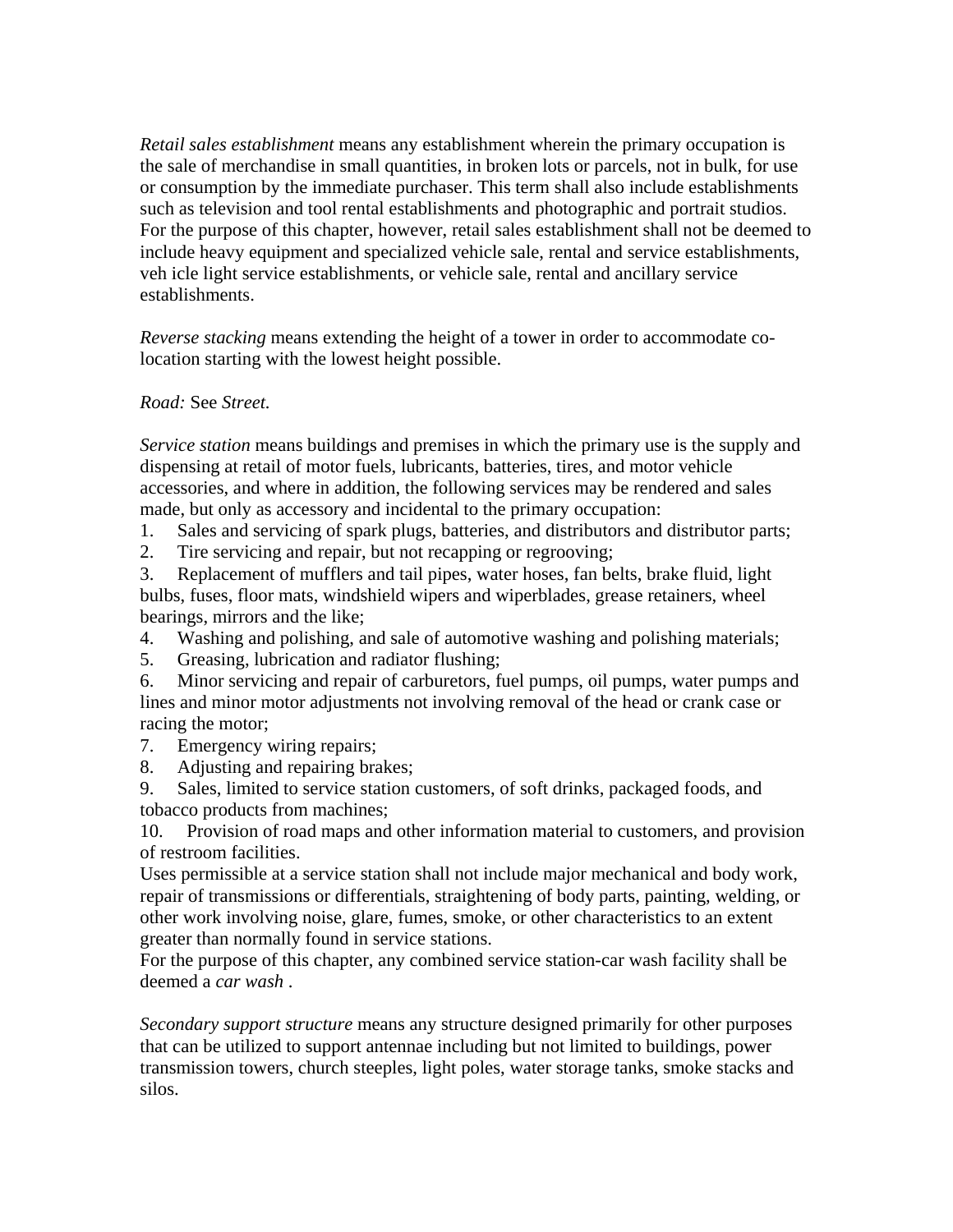*Setback.* In this chapter the term setback is not used, as such term represents a distance that is established in like manner as that for a *yard* .

*Shopping center* means any group of two (2) or more commercial uses which (a) are designed as a single commercial group, whether or not located on the same lot; (b) are under common ownership or are subject to reciprocal parking and ingress and egress agreements or easements; (c) are connected by party walls, partitions, canopies or other structural members to form one continuous structure, or if located in separate buildings, are interconnected by common parking areas, travel lanes, walkways or accessways designed to faci litate customer interchange between the uses on-site; (d) share common points of vehicular access; and (e) otherwise present the appearance of one (1) continuous commercial area. For the purpose of this chapter, a grouping of predominantly office uses which meet the characteristics specified herein shall not be deemed to be a shopping center.

### *Side yard:* See *Yard, side.*

*Sight triangle* means a triangular shaped portion of land established at street intersections in which nothing is erected, placed, planted or allowed to grow in such a manner as to limit or obstruct the sight distance of motorists entering or leaving the intersection.

*Sign* means any display of letters, words, numerals, figures, devices, emblems or pictures or any combination thereof, by any means which display is visible beyond the boundaries of the parcel of land on which the same is made. A display of less than one (1) square foot in area is excluded from this definition.

*Sign, temporary* means any sign, valance, or advertising display constructed of cloth, canvas, light fabric, plastic, cardboard, wallboard or other materials with or without frames intended to be displayed for a period of not more than sixty (60) consecutive days.

*Site plan* means the proposal for a development or subdivision, except individual single family detached dwellings, including all covenants, grants or easements and other conditions relating to use location and bulk of buildings, density of development, common open space, public facilities and other information as required by the zoning ordinance to which the proposed development is subject.

*Stealth technique* means any technique designed to conceal or disguise wireless telecommunication facilities.

*Street* means a strip of land intended primarily for vehicular traffic and providing the principal means of access to property, including but not limited to road, lane, drive, avenue, highway, boulevard, or any other thoroughfare.

*Street line* means the dividing line between a street and a lot; same as a right-of-way line of a public street, or the curb line of a parking bay, travel lane or private street.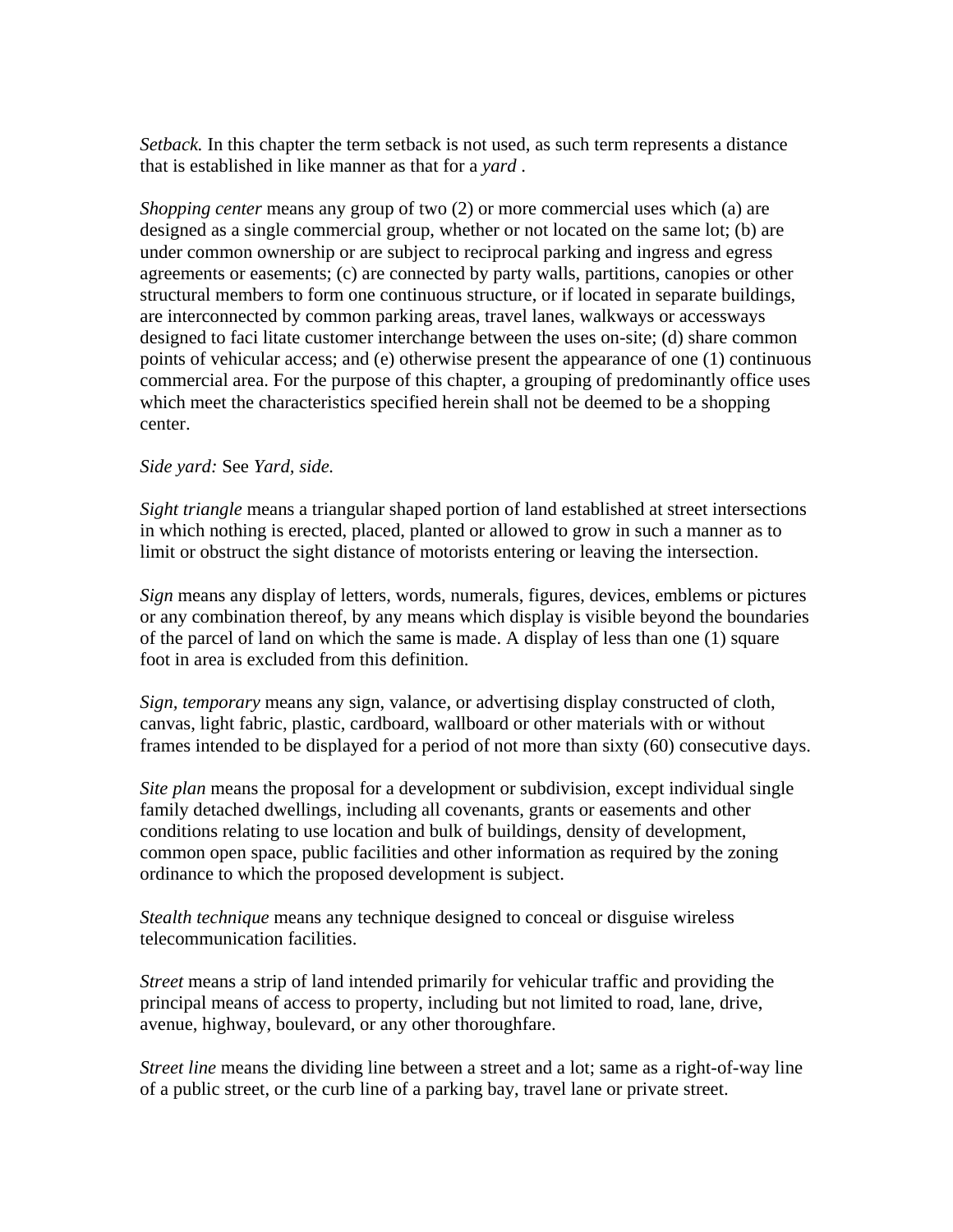*Street, private* means a local or collector street, not a component of the state primary or secondary system, which is guaranteed to be maintained by a private corporation and is subject to the provisions of the Design Standards Manual.

*Street, public* means a platted street, dedicated for the use of the general public, graded and paved in order that every person has the right to pass and to use it at all times, for all purposes of travel, transportation or parking to which it is adapted and devoted.

*Structure* means that which is built or constructed. The term "structure" shall be construed as though followed by the word "or parts thereof".

*Structural alteration* means a change or rearrangement in the structural parts or in the means of egress; or an enlargement, whether by extending on a side or by increasing in height; or the moving from one location or position to another.

*Structural engineer* means an individual or firm licensed by the Commonwealth of Virginia to practice structural engineering.

*Subdivider* means any person who subdivides land pursuant to Chapter 20 of The Code, The Subdivision Ordinance.

*Subdivision* means the land subdivided as defined in Chapter 20 of The Code, The Subdivision Ordinance, and when appropriate to the context, the process of subdividing or resubdividing.

*Subdivision, cluster* means an alternate means of subdividing a lot premised on the concept of reducing lot size requirements for the provision of open space within the development, all in accordance with the provisions of article 6 of this chapter.

*Subdivision, conventional* means a conventional subdivision of a lot in accordance with the lot size requirements and bulk regulations specified in the district regulations.

*Summer camp* means any area or place, which is operated or used (1) for the entertainment, education, recreation, religious instruction or activities, physical education or health of persons under eighteen (18) years of age or (2) for the bona fide members of a civic, charitable or fraternal organization exempt from state or federal taxation.

*Tattoo parlor* means any place in which is offered or practiced the placing of designs, letters, scrolls, figures, symbols or any other marks upon or under the skin of any person with ink or any other substance, resulting in the permanent coloration of the skin by the aid of needles or any other instrument designed to touch or puncture the skin.

*Telecommunications tower* means any self supporting lattice, guyed, or monopole structure that is designed and constructed for the purpose of supporting one (1) or more telecommunication facilities and equipment utilized by commercial telecommunication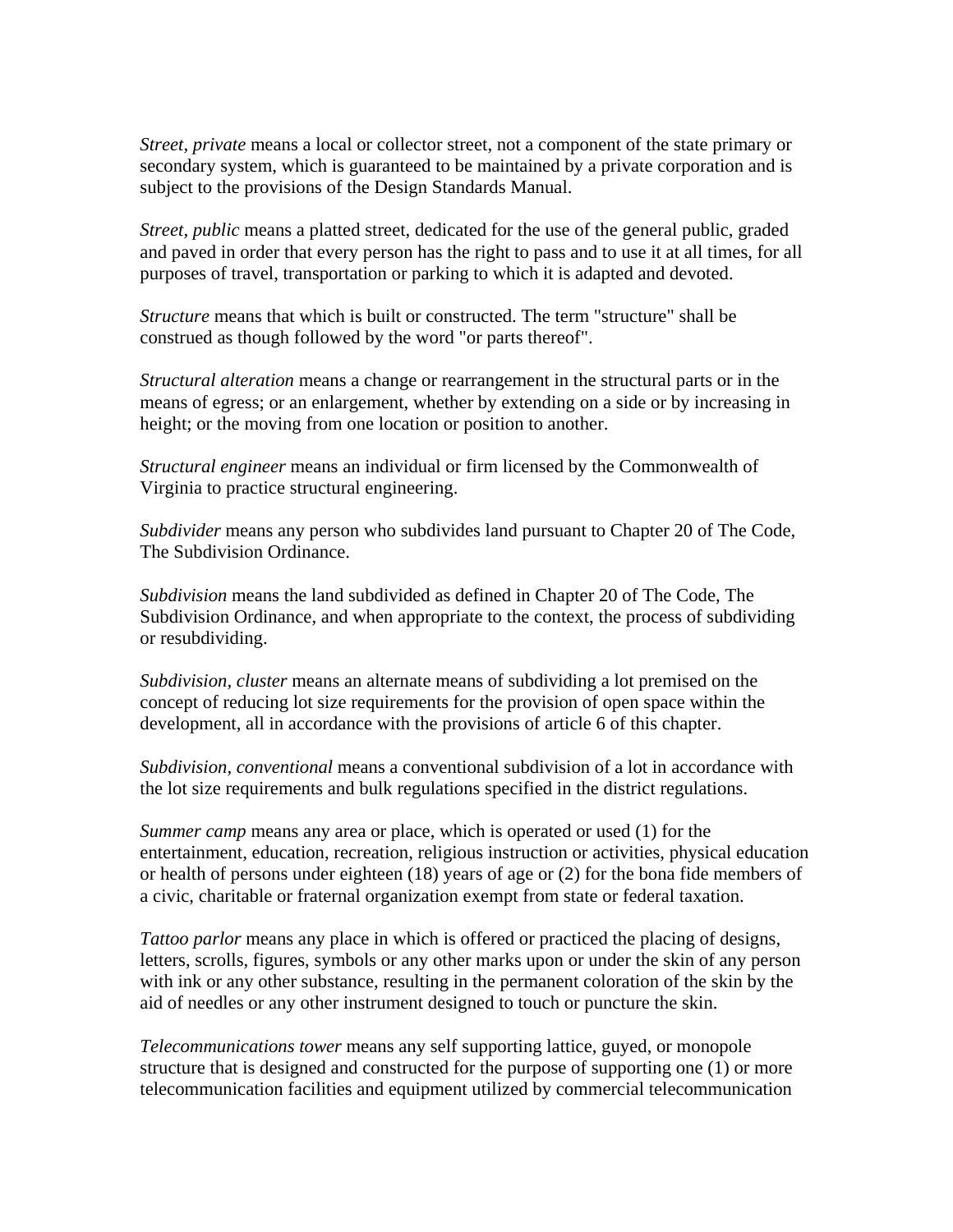companies, governmental, or other public and quasi-public users. The term "tower" does not include commercial or home use radio and television antennas and supporting structures, satellite dishes or antennas and support structures of amateur radio operators licensed by the Federal Communications Commission. These shall be considered as accessory uses and structures.

*Tower developer* means any entity that develops structures for the purpose of leasing space to entities operating antennae.

*Truck stop* means any building, premises, or land involving the maintenance, servicing, storage, or repair of commercial vehicles including the dispensing of motor fuel or other petroleum products directly into commercial motor vehicles and the sale of accessories or equipment for trucks or other similar commercial vehicles. A truck stop may also include overnight accommodations and/or restaurant facilities primarily for the use of truck crews.

*Use* means any purpose for which a structure or a tract of land may be designed, arranged, intended, maintained, or occupied; also, any activity, occupation, business or operation carried on, or intended to be carried on, in or on a structure or on a tract of land.

#### *Use, accessory:* See *Accessory use.*

#### *Use, public:* See *Public use.*

*Vehicle light service establishment* means buildings and premises wherein the primary use is the sale, servicing, repair and/or installation of motor vehicle accessories, such as the following: sparks plugs, batteries, distributors and distributor parts, tires, brakes, brake fluid, mufflers, tail pipes, water hoses, fan belts, light bulbs, fuses, floor mats, windshield wipers, wiperblades, grease retainers, wheel bearings, and mirrors. Vehicle light service establishments may also include greasing, lubrication and radiator flushing, minor servicing and repair of carburetors, fuel pumps, oil pumps, water pumps and lines, electrical systems, and minor motor adjustments not involving removal of the head or crankcase or racing the motor. Uses permissible at a vehicle light service establishment shall not include major mechanical and body work, the repair of transmissions or differentials, straightening of body parts, painting, welding, or other work involving noise, glare, fumes, smoke, or other characteristics to an extent greater than normally fo und in service stations.

*Vehicle major service establishment* means buildings and premises wherein major mechanical and body work, repair of transmissions and differentials, straightening of body parts, painting, welding or other similar work is performed on vehicles. Vehicle light service establishments may be permitted as an ancillary use, however, vehicle major service establishments shall not be deemed to include heavy equipment and specialized vehicle sale, rental and service establishments.

*Vehicle sale, rental, and ancillary service establishment* means any use of land whereon the primary occupation is the sale, rental and ancillary service of vehicles in operating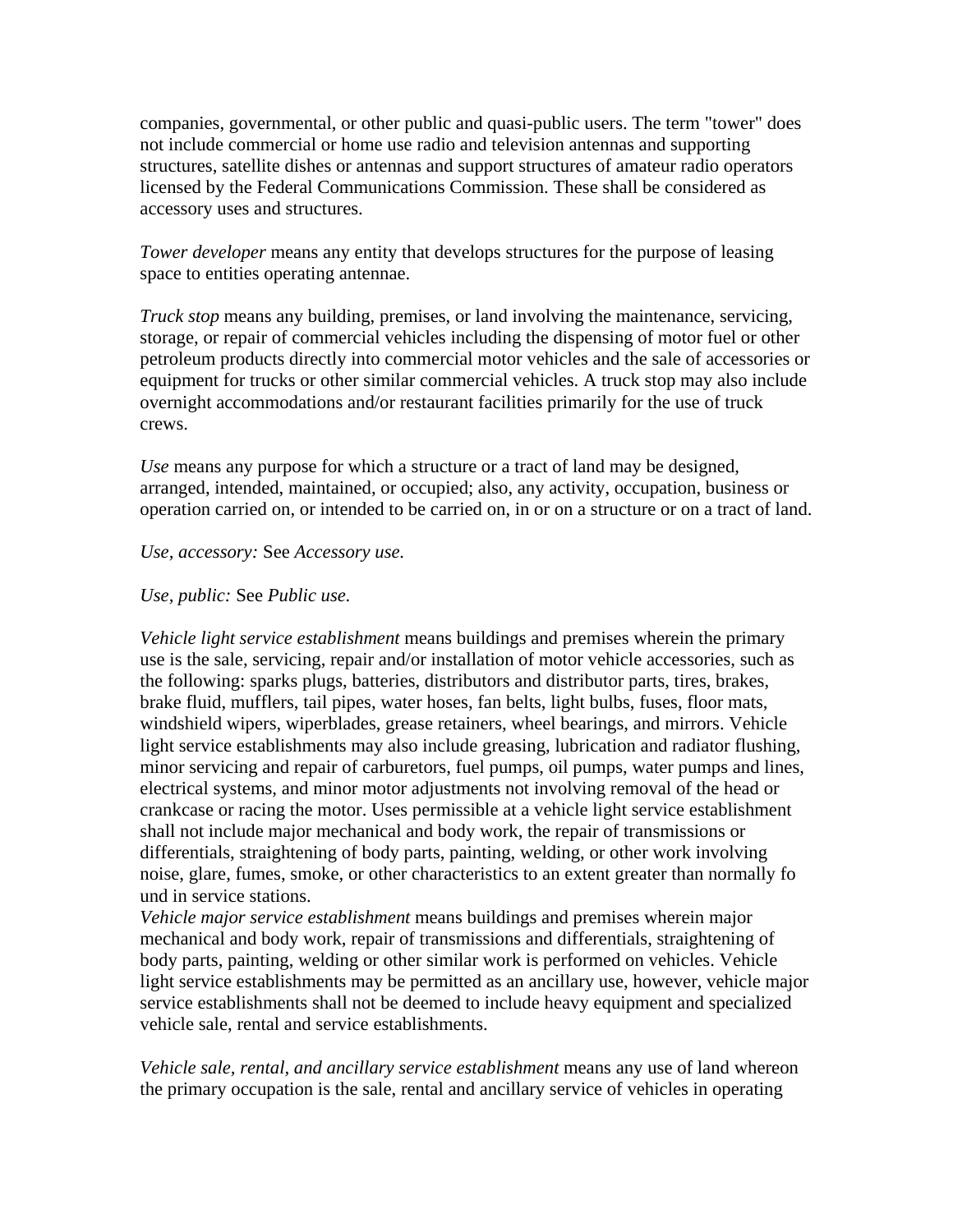condition such as automobiles, motorcycles, ambulances, taxicabs, vans and recreational vehicles. For the purpose of this chapter, vehicle sale, rental and ancillary service establishments shall not be deemed to include heavy equipment and specialized vehicle sale, rental and service establishments; however, specialized vehicles such as pick-up trucks may be sold, rented and serviced as a n ancillary use.

*Warehousing establishment* means a building used primarily for the holding or storage of goods and merchandise. For the purpose of this chapter where a warehousing establishment is permitted a mini-warehousing establishment shall also be permitted.

*Wayside stand* means a temporary structure or use designed for the retail sale of agricultural products, subject to the following limitations:

1. Shall be permitted only on a lot containing at least two (2) acres.

2. Structures shall not exceed four hundred (400) square feet in gross floor area.

3. Shall be permitted only during crop-growing season, and such structures shall be removed except during such season.

4. Shall be for the expressed purpose of sale of agricultural products grown on the same property, or the sale of products of approved home occupations conducted on the same property. For the purpose of this chapter, plants which are balled, burlapped and bedded shall not be considered as growing on the same property.

5. Shall be located so as to provide for adequate off-street parking spaces and safe ingress and egress to the adjacent street.

6. Notwithstanding the provisions of article 5, division 8 a wayside stand may have one (1) building-mounted sign, mounted flush against the stand, which does not exceed ten (10) square feet in area, but no other signs shall be permitted.

7. A tent may not be used as a wayside stand.

*Wetland mitigation bank* means an area of land on which wetlands are to be restored, created, enhanced or preserved in a manner that will qualify the land for the purpose of engaging in the sale, exchange or transfer of wetlands mitigation credits required by federal or state authorities to compensate for adverse impact to wetlands. This definition shall not include wetlands mitigation banks owned and controlled by the United States, the Commonwealth of Virginia, Spotsylvania County, or any department or agency thereof.

*Wholesale sales* means the sale of goods, merchandise and commodities in gross, primarily for purposes of resale.

*Wholesale trade establishment* means any building wherein the primary occupation is the sale of merchandise in gross for resale, and any such building wherein the primary occupation is the sale of merchandise to institutional, commercial and industrial consumers. For the purpose of this chapter, a warehouse shall not be deemed a wholesale trade establishment.

*Width, lot:* See Lot, width.

*Wireless service provider* means any entity providing commercial mobile radio services.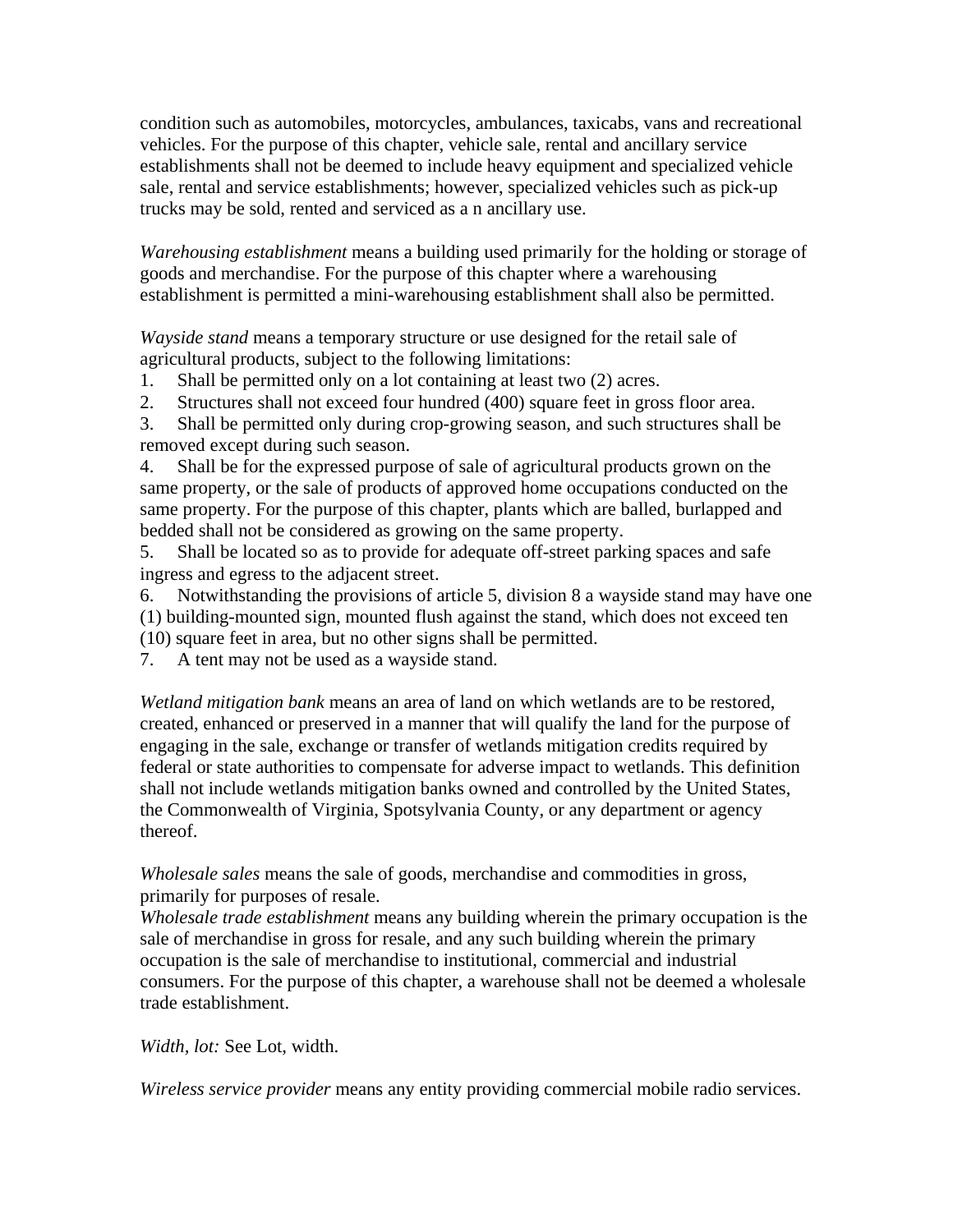*Wireless telecommunication facility* means all infrastructures and equipment including but not limited to antenna support structures, antennae, transmission cables, equipment shelters, equipment cabinets, utility pedestals, ground systems, fencing, signage and other ancillary equipment associated with the transmission or reception of radio frequencies.

*Wood by-products* means a substance, which is principally composed of woody materials such as stumps, logs, limbs, brush, leaves, and similar items that can be chipped or ground into smaller components.

*Wood by-products recycling center* means a building and/or associated land area and equipment primarily used for the processing of wood by-products into mulch, wood chips, topsoil and similar materials. On-site retail sales of the processed materials and other similar commodities such as sand, gravel and rock shall be considered an auxiliary use.

*Yard* means any open space on the same lot with a building or building group lying between the building or building group and the nearest lot line, unobstructed from the ground upward and unoccupied except by specific uses and structures allowed in such open space by the provisions of this chapter. On any lot which is occupied by an attached dwelling, no minimum required yard shall be occupied by any part of a vehicular travel way or parking space that is owned and maintained by a homeowner's association, condominium, or by the public.

For the purpose of this chapter, there shall be a distinction between "yard" and "minimum yard required". The minimum yard requirements set forth in this chapter represent that minimum distance which the principal building(s) shall be set back from the respective lot lines.

On a lot where a service drive is to be dedicated to the county or to the Virginia Department of Highways and Transportation, such dedication shall not affect the applicable minimum yard requirements. The minimum required yard shall be established from the original lot line, except in no instance shall a building be erected closer than fifteen  $(15)$  feet from the nearest street line. This provision shall not apply to a lot(s) which contains a single-family detached dwelling unit.

*Yard, front* means a yard extending across the full width of a lot and lying between the front lot line and the principal building.

On a corner lot, the two (2) yards lying between the principal building and the intersecting streets shall both be deemed to be front yards.

On a through lot, the two (2) yards lying between the principal building and the two (2) or more public streets shall be deemed to be front yards and shall be controlled by the provisions for same, except as qualified in Section 20-5.2.1, Subdivision Regulations for residential lots having reverse frontage, and except in those instances where one (1) of the public streets is an alley. On a pipestem lot or a lot abutting a pipestem driveway, any yard contiguous to the pipestem driveway shall be deemed a fron t yard and shall be subject to the provisions of article 6 of this chapter.